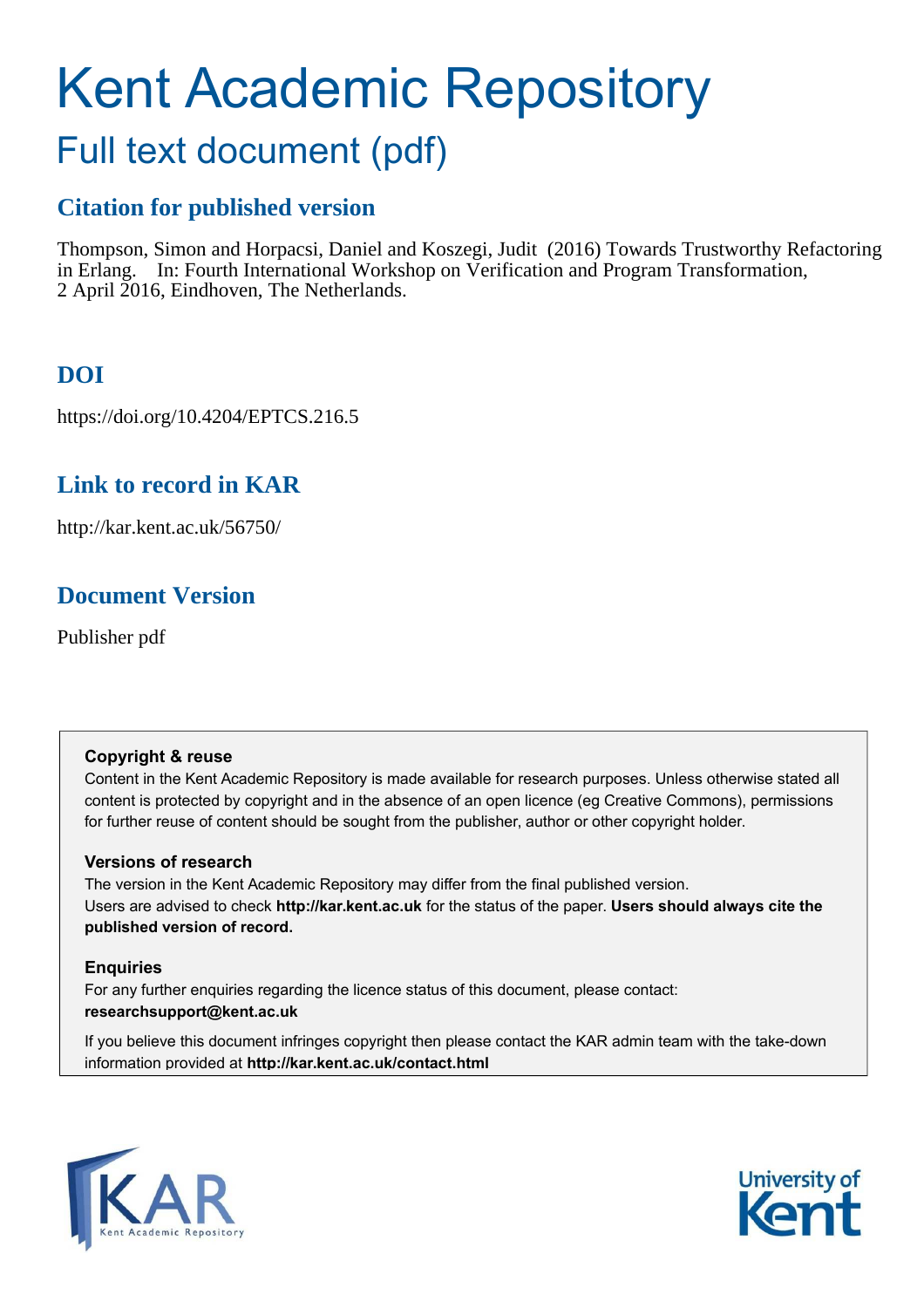# <span id="page-1-0"></span>Towards Trustworthy Refactoring in Erlang

Dániel Horpácsi Eötvös Loránd Univeristy Budapest, Hungary daniel-h@elte.hu

Judit Kőszegi Eötvös Loránd Univeristy Budapest, Hungary koszegijudit@elte.hu

Simon Thompson University of Kent Canterbury, U.K. S.J.Thompson@kent.ac.uk

Tool-assisted refactoring transformations must be trustworthy if programmers are to be confident in applying them on arbitrarily extensive and complex code in order to improve style or efficiency. We propose a simple, high-level but rigorous, notation for defining refactoring transformations in Erlang, and show that this notation provides an extensible, verifiable and executable specification language for refactoring. To demonstrate the applicability of our approach, we show how to define and verify a number of example refactorings in the system.

# 1 Introduction

If a user is to refactor their source code using a refactoring tool then they need to have confidence that the tool can be trusted. There are a variety of approaches to making refactoring tools more reliable and more trustworthy. Confidence may be established by carrying out extensive testing of transformations and performing transparent changes, but complete guarantees can only be achieved by formal verification of refactoring correctness. Defining verifiable refactoring transformations is still a significant challenge.

Informally-specified refactorings are typically implemented as conditional transformations on abstract syntax trees; these trees contain details of every aspect of syntax, and so definitions using them are low-level and complicated, which in turn makes understanding and verifying the transformations difficult. If the abstraction level of the description of the refactoring is higher (representation-independent), then the definitions are more natural to read and write, as well as being more amenable to verification.

In this paper we present a high-level formalism, which provides a simple but rigorous way to define conditional transformations. There is a large design space for transformation formalisations: we have set two design goals for the work here. First, we aim to narrow down the scope from generic program transformations to verifiable refactorings, and secondly, we aim to define refactorings for a particular programming language, namely Erlang. This second goal means that we can leverage users' knowledge of Erlang to make the descriptions more powerful and accurate, as well as letting us define executable and mechanically verifiable refactorings.

The paper makes the following contributions:

- A simple, executable formalism for defining refactoring transformations for Erlang.
- <span id="page-1-1"></span>• A design of a transformation formalism that reflects a particular programming language.
- High-level refactoring schemes for verifiable extensive transformations.
- A method for turning refactoring definitions into formally verifiable logic formulas.

The rest of the paper is structured as follows. In Section [2,](#page-1-0) we give a very brief overview on the program model and refactoring framework we work with. In Section [3,](#page-1-1) we introduce how refactorings are defined in our formalism, while in Section [4](#page-12-0) we show the methods we use to mechanically verify refactoring definitions. Section [5](#page-18-0) summarises the related work, and Section [7](#page-19-0) discusses some further issues and concludes.

 $\circled{c}$  D. Horpácsi, J. Kőszegi & S. Thompson This work is licensed under the [Creative Commons](http://creativecommons.org) [Attribution](http://creativecommons.org/licenses/by/3.0/) License.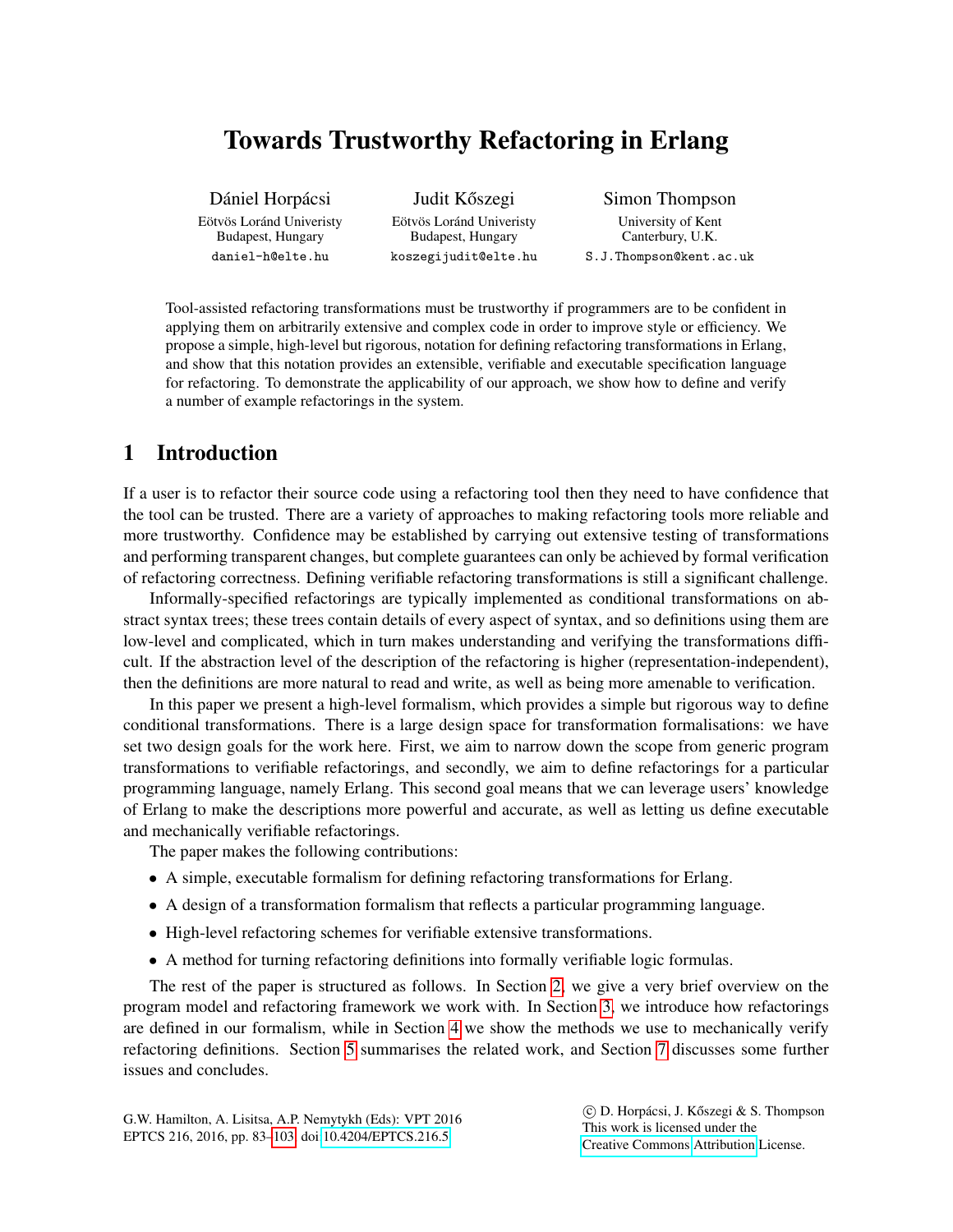# <span id="page-2-0"></span>2 Background

Our solution is designed to support the Erlang [\[6\]](#page-20-1) programming language, while the program model we use is based on the concepts used in RefactorErl [\[3\]](#page-19-1), a static analyser and refactoring tool for Erlang. This section gives a brief overview on the background and previous work we build our presentation upon.

Erlang. The refactoring language we present is in some aspects specific to its object language, Erlang. Erlang is a concurrent, impure, functional programming language. Programs written in Erlang are composed of files, which consist of a set of forms encapsulating series of expressions. Files define modules, and forms define program entities such as functions and records. Erlang is eagerly evaluated, and it is strongly but dynamically typed. Because of the dynamic nature of the language, it is rather challenging to provide static analysis and correct refactoring for its programs.

**Program representation.** Our solution supposes that the model – the underlying program representation – captures syntactic as well as semantic properties of code. In particular, the representation of a program is a (labelled, directed) semantic program graph [\[3\]](#page-19-1), which is an extension of the abstract syntax tree with static semantic information. Each node has a unique identifier and thus our language handles nodes as references.

Semantic information is represented in terms of semantic nodes as well as links between syntactic and semantic units. For instance, a semantic node for a function stores (in its label) the function's name, arity and whether it is pure or not, while it is connected to syntax tree nodes defining it or referring to it. The function is also linked to its containing module as well as to its call sites. When defining refactoring side-conditions, we build upon these semantic properties and connections.

Refactoring framework. The implementation of our language relies on the capabilities of the underlying refactoring system. Since RefactorErl makes sure that the appearance of the code is preserved, we only have to worry about behaviour preservation of transformations. Furthermore, our refactoring definitions omit the formalisation as well as the implementation of meta-theory and static analysis for Erlang, because these are provided by the framework [\[22\]](#page-20-2).

The realisation exploits the various syntactic transformation and static analysis features present in RefactorErl. Indeed, the representation-dependent steps of the refactoring function execution are implemented by communicating with the underlying program model. For instance, the evaluation of semantic side-conditions is implemented as looking up specific labels and paths in the semantic program graph, while construction of new syntactic elements is carried out by instantiating an abstract syntactic pattern in the model (concrete syntactic elements and their formatting are handled by the framework).

# 3 Refactoring Definitions

In this section, we introduce the formalism in which we define verifiable refactoring transformations, i.e. proven-correct refactorings; we begin in Section [3.1](#page-2-0) with a rationale for the design of our definition formalism. In Section [3.2](#page-4-0) we show how *prime* refactorings are defined from scratch, including both *local* and *extensive* refactorings, as well as *refactoring schemes*; we illustrate each of these features by a series of examples as we go. We conclude in Section [3.3](#page-10-0) with a discussion of how *composite* refactorings are described.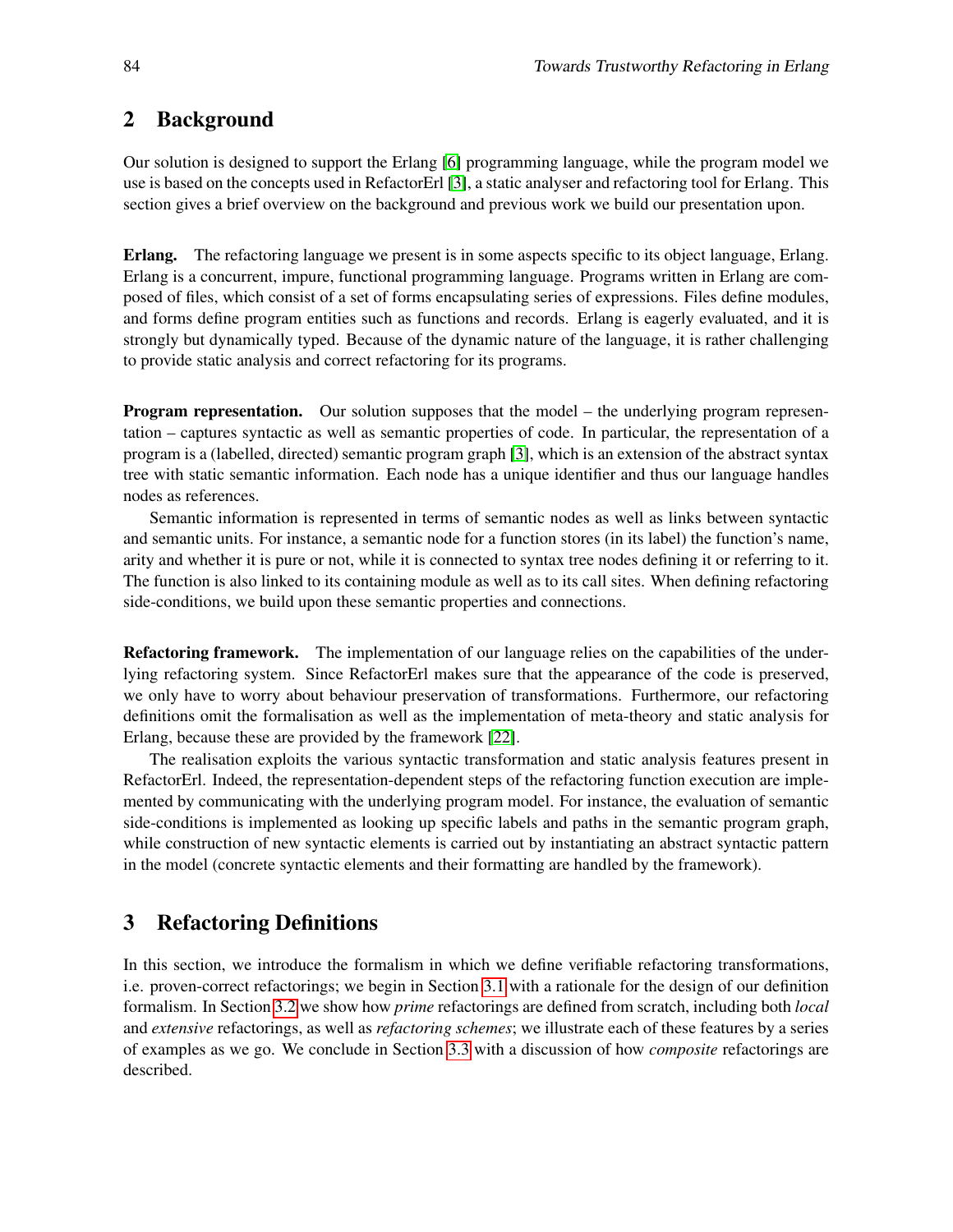#### 3.1 Rationale

The design goals of our language are the following:

- *Intuitive:* there is no need for familiarity with term rewriting or static analysis.
- *Representation-independent:* only language-level concepts are used in the formalism (as opposed to program representation-level concepts such as abstract syntax nodes).
- *Verifiable:* definitions can be verified as being refactorings.
- *Executable:* definitions are not only specifications, but implementations as well.
- *Applicable:* enables defining a wide range of real-world refactorings.

We made the following design decisions:

- *Language-dependent:* restricting to a single target language, Erlang in this case, we are able to provide readability, ease of use and fidelity to the language.
- *Interpreted DSL:* we have implemented the formalism as an external domain specific language, so that the definitions are executed by an interpreter implemented in Erlang.

The smaller the better. Our approach builds upon the idea of defining refactorings in terms of a series of simpler, so-called *micro-refactorings* [\[15\]](#page-20-3). Indeed, less complex definitions are easier to write and understand, and also they are more likely to be verifiable for semantics preservation. Moreover, sequencing already verified refactoring transformations into more complex ones obviously results in correct refactoring definitions.

Refactoring functions. We define refactorings as functions with parameters that may be Erlang values (such as numbers or strings) as well as references to program elements (represented by nodes of the semantic program graph). The return value is always a program element, a node reference of the same type as that of the refactoring target. As in Erlang, functions are identified by their name and arity; modules are not (yet) supported. Definitions are dynamically and loosely typed: implicit type conversions might happen between values and syntactic nodes of constants, and between nodes of semantic entities and their names. This makes it convenient to compose patterns and conditions, as values can be part of syntactic patterns, while program elements can be intuitively used as their associated value.

<span id="page-3-0"></span>Transformation or refactoring? It is worth clarifying that we are giving a formalism for defining (conditional) program transformations. However, the formalism makes it possible to prove that the transformations are indeed refactorings, i.e. they will preserve the semantics of programs. It is possible to write non-refactoring transformations in the language, but they will not pass the verification phase. On the other hand, it can also happen that correct refactorings do not pass the verification phase as the proof system is only relatively complete; in this latter case, we do dynamic verification (see Section [4.4\)](#page-17-0).

The target program element. Refactorings, or program transformations in general, replace a program by a modified program. However, in practice, most of the code remains unchanged, only a few elements are modified, even though they may be relocated. Therefore, we do not define refactorings as transformations that rewrite a whole program, but as changes to particular syntactic elements. In particular, our refactoring functions always have an implicit parameter called *THIS*, a reference to a node (a program element) in the model, resembling the implicit object parameter of method calls in OO languages. This node determines the focus and scope of the change made by the transformation.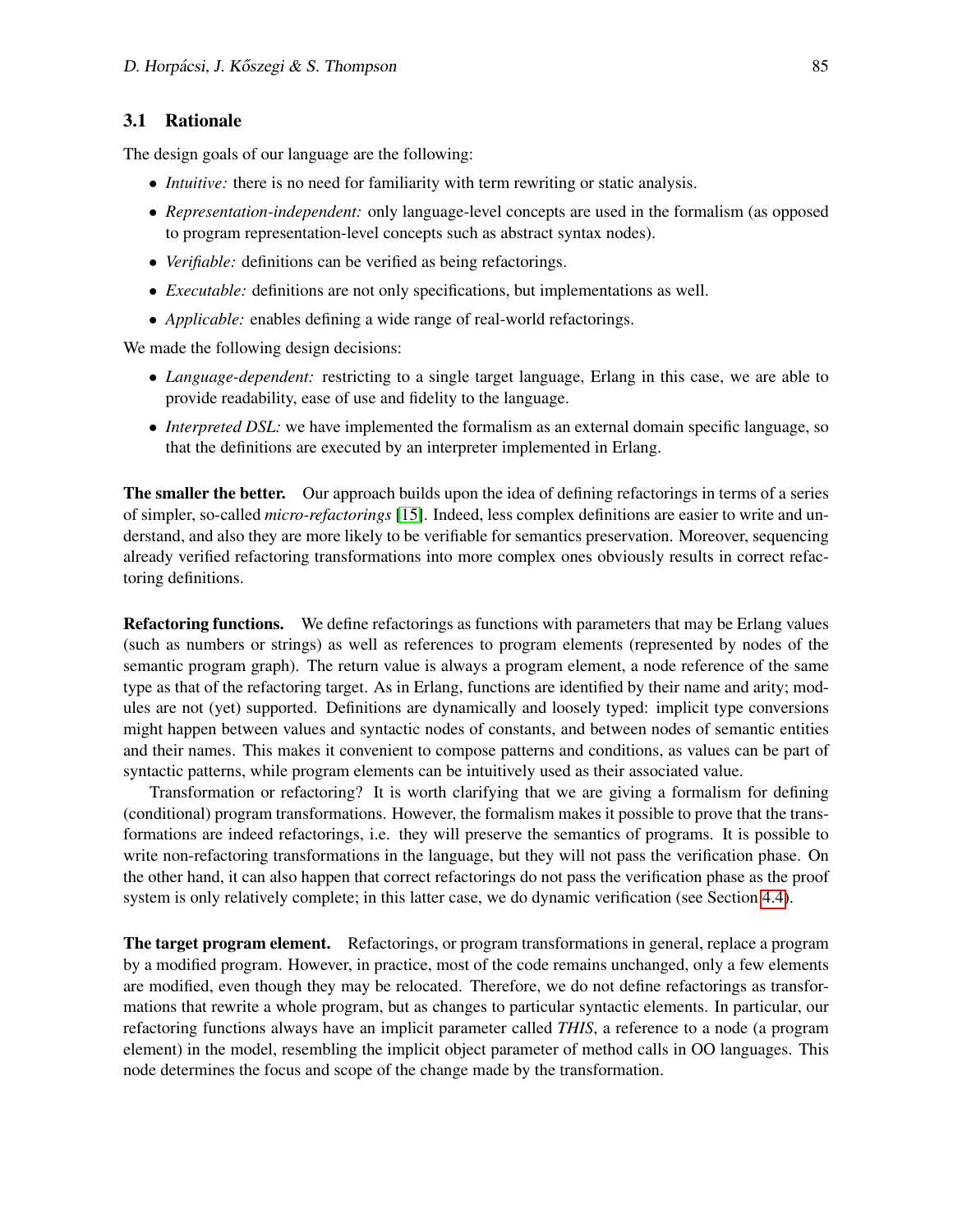<span id="page-4-2"></span><span id="page-4-0"></span>If the refactoring is *local* to a syntactic unit, the target should be set to the top of the subtree corresponding to the unit, which will be transformed according to the rule(s) specified in the definition. The refactoring definition is intended to only change the target node (and its corresponding subtree) without affecting other parts of the model. Target nodes may be semantic as well, depending on the refactoring definition.

On the other hand, if the refactoring consists of simultaneous changes to various syntactic elements connected by semantic means, the target should be a semantic object (such as a variable or a function) represented by a *semantic node* that groups together the syntactic nodes referring to the semantic unit. This implies that the changed part of the graph is determined by the tree rooted at the semantic node. For example, function renaming executed on a semantic function node transforms the definition clauses as well as the referring application expressions, all of which are syntactic units.

The concept of target nodes further simplifies refactoring definitions as well as their verification. They are not parametrised by values based on which the refactoring function determines its target node, since this functionality will be captured by the notion of node selectors.

Types of refactoring definitions. Refactorings of different complexity are expressed at different abstraction levels, with different notation. Figure [1](#page-3-0) shows the refactoring definition types we employ in our transformation formalisation.

Refactorings that cannot be expressed as a combination of other (smaller) refactorings are called *prime*, while refactorings expressible as a series of other refactoring steps are called *composite*. There might be different factorizations of composite refactorings. Prime refactorings are defined with conditional rewrite rules on syntactic program patterns, and combinations of these. Some refactorings can be expressed with a single rule, while others can only be defined as a combination of multiple rewrite rules. Refactorings of the former kind define shorter, module-local changes and are called *local*, while the steps of the latter kind are called *extensive*.

<span id="page-4-1"></span>In the related work of formal refactoring definition, prime refactorings (or simple transformations in general) are mostly considered to be already defined on a lower level (e.g. with an API, outside the refactoring language) and are therefore called 'primitive' refactorings. In order to be able to verify complete refactorings, we specify even the simplest prime transformations inside our refactoring language.

In order to simplify the definition and the verification of extensive transformations, we introduce *refactoring schemes* that capture the general patterns underlying similar refactorings. These schemes can be instantiated with one or more conditional rewrite rules, and expand to refactoring transformations provided that the rewrite rules meet some constraints (verification issues are discussed in detail in Section [4.3\)](#page-16-0).



Figure 1: Types of refactoring definitions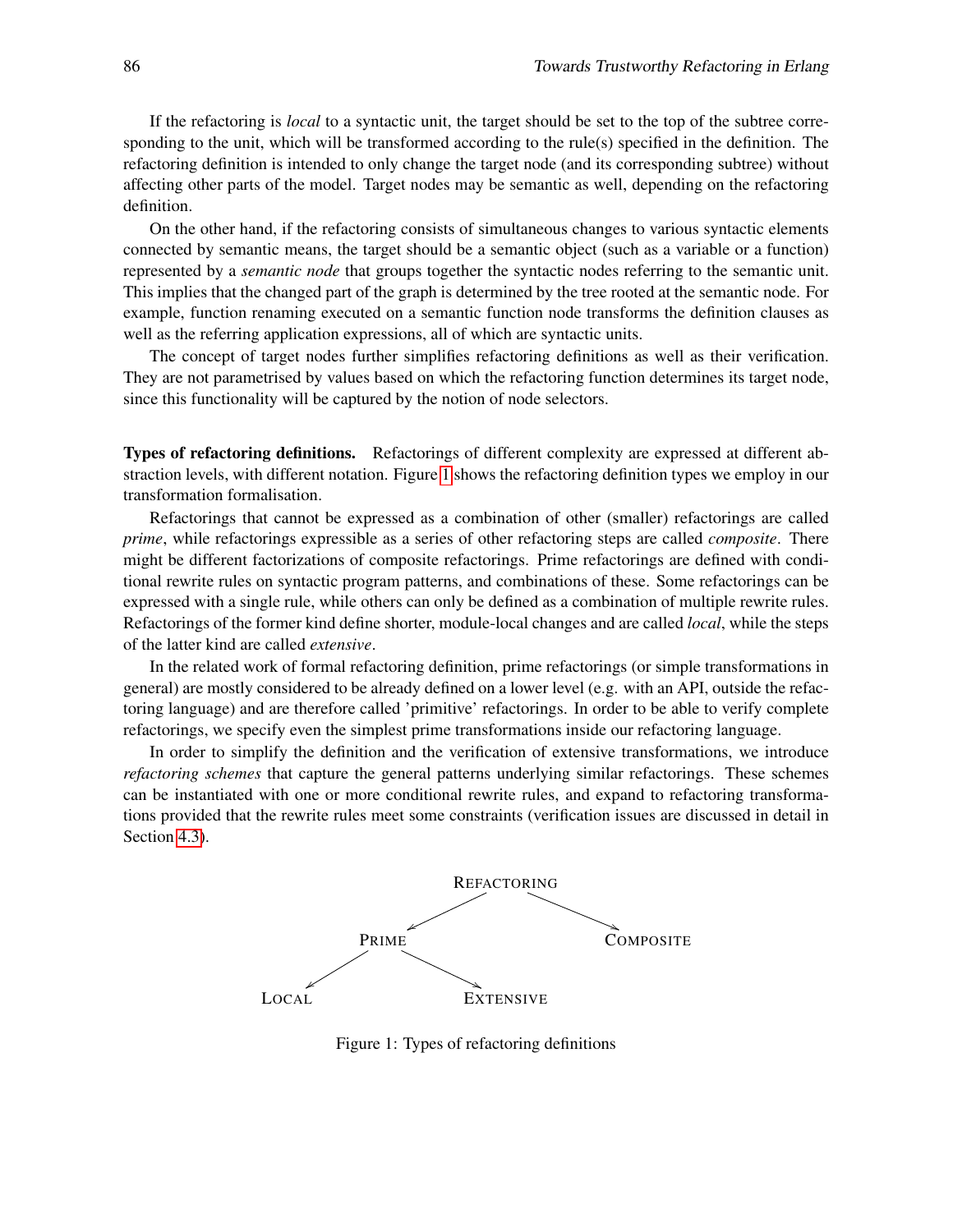#### 3.2 Defining Prime Refactorings

#### 3.2.1 Local Refactorings

The simplest (typically local) refactorings can be specified by a single (conditional) rewrite rule on firstorder syntactic terms. Note that the side-conditions of these transformations might be context-dependent, but their effect on the model is local to a program element (such as an expression, a function or a module).

Conditional rewrite rules are the basis of refactoring definitions, providing a formalism for simple transformations of code fragments. They consist of a matching pattern, a replacement pattern and a conditions section. The patterns are specified with generalised program code, using concrete program syntax, which makes the patterns independent of the representation as well as the rules easy to read.

```
REFACTORING < name > (< arguments >)
2 <matching pattern>
3 -----------------------
4 <replacement pattern>
5 WHEN
6 <conditions>
```
Using this high-level notation for simple refactorings is not only intuitive, but it is easily verifiable as well, by building upon semantic equivalence of code patterns.

Example. Consider the following refactoring which simplifies list construction expressions by extracting the fragment defining the head of the list. If the head is given by a compound expression, it makes sense to simplify the expression by splitting it into two separate expressions by introducing a new variable. The condition guarantees that the introduced variable name (stored in metavariable Var) is a fresh, unbound name in the scope. Even though this is a context-sensitive condition, the transformation and its syntactic changes are local to the target expression.

```
1 REFACTORING extract_listhead ()
2 [ HeadExpr | TailExpr ]
3 ---------------------------
4 Var = HeadExpr,
\begin{bmatrix} 5 \end{bmatrix} [ Var | TailExpr ]
6 WHEN
7 fresh (Var)
```
Listing 1: Refactoring definition: extract listhead/0

If the target node is not a top-level expression (that is, an element in the expression sequence of a clause), the result is automatically wrapped into a begin-end block — we make use of this in the verification in Section [4.2.](#page-14-0)

**Patterns and metavariables.** *Patterns* are first-order terms expressed in concrete syntax, i.e. generalised syntactic terms involving metavariables that can match arbitrarily compound subterms. *Metavariables* can be bound in two ways: they are matched against a syntactic subtree and get bound to the reference of the top node, or they are set by a condition attached to the rewriting rule. Metavariables are *single-assignment*, they cannot be overwritten and therefore provide referential transparency, even across two or more rewrite rules combined. For the sake of simplicity, metavariables are denoted by Erlang variables; literal variables are matched by using a special semantic predicate.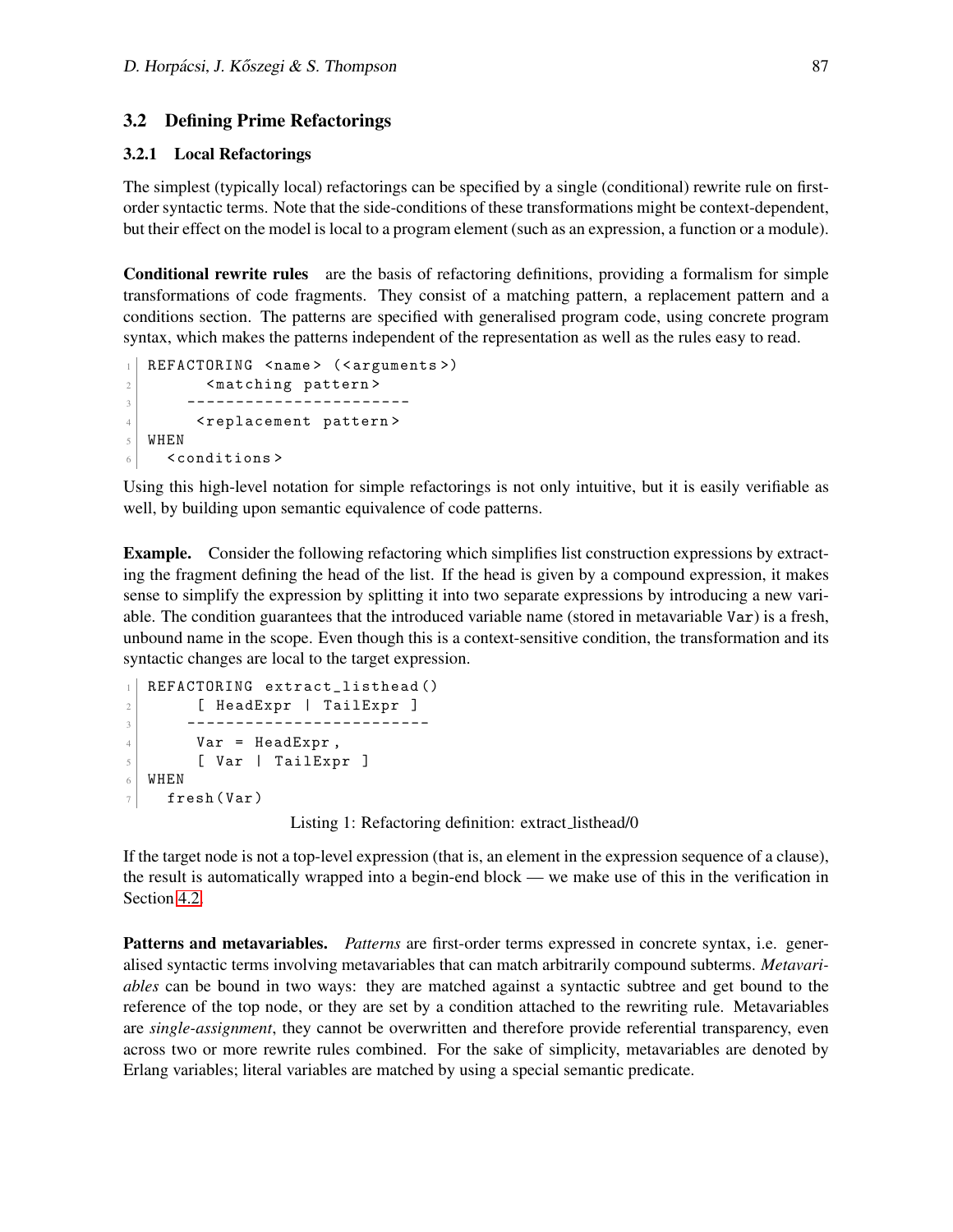Ordinary metavariables match exactly one syntactic subterm (subtree); however, there are special metavariables that can match zero, one or more consecutive, sibling subterms. These so-called *list metavariables* are denoted by postfixing the variable name by two dots (Args..); not only can they be used in patterns, but can be bound in conditions as well (for example, when the result of a semantic function is a list rather than a single value). In addition, it is also possible to use multiple list metavariables in one pattern; this may result in multiple match results, but if the conditions do not narrow down the result set into exactly one solution, the matching fails.

In all prime refactoring definitions, the scope of a metavariable is the whole refactoring definition (even if it consists of multiple transformations). We will use this to allow combined rules to "communicate" via the metavariables used in the entire refactoring definition.

Example. The following refactoring definition demonstrates list metavariables. It matches simple (module-local) function applications and turns them into module-qualified (external) calls, making it explicit which module the called function belongs to. Since we match the arguments with a list metavariable, regardless of how many arguments the invoked function takes (zero or more), the expressions of actual parameters are simply reused in the new call.

```
1 REFACTORING add_module_qualifier()
2 Fun (Args..)
3 -----------------
4 Mod: Fun (\text{Args}..)
5 WHEN
6 atom (Fun) AND Mod = module (THIS)
```
Semantic functions and predicates. Side-conditions of rewrite rules are usually specified by means of language-level concepts, e.g. "*F* is an exported function", "expression *A* depends on expression *B*" or "expression *E* is pure". In our approach, such information is gathered via semantic functions and predicates, which are intended to cover all kinds of data available in the refactoring system, and is likely to be needed by refactoring definitions. Amongst others, there are semantic functions for querying properties of semantic entities such as modules, functions or variables, while predicates tell whether particular relationships exist between program units.

These functions are built-in and have a well-defined semantics, user-defined functions cannot be used in the conditions. The idea is somewhat similar to guards in Erlang: restrictions help give guarantees. When a rewrite rule is checked for being a refactoring, the rewrite patterns along with the conditions are transformed into a matching logic formula.

Rule conditions. Rule conditions are first-order formulas built upon semantic functions and predicates. Formulas are applications of semantic predicates, or structural equivalence checks on values of expressions; they are composed by negation, conjunction and disjunction. Expressions include constants, metavariables, as well as applications of semantic functions.

Formulas are evaluated left-to-right, call-by-value. This is important, because they may have sideeffects: if the left-hand side of a matching condition (equality check) is an *unbound* metavariable, the value of the right-hand side is bound to the metavariable. (Note that the semantics of this is very much similar to the match expression in Erlang, except that there is no pattern matching, only variables are allowed on the left.) Observe that metavariables bound this way can be used in the replacement pattern to contribute to the new subtree.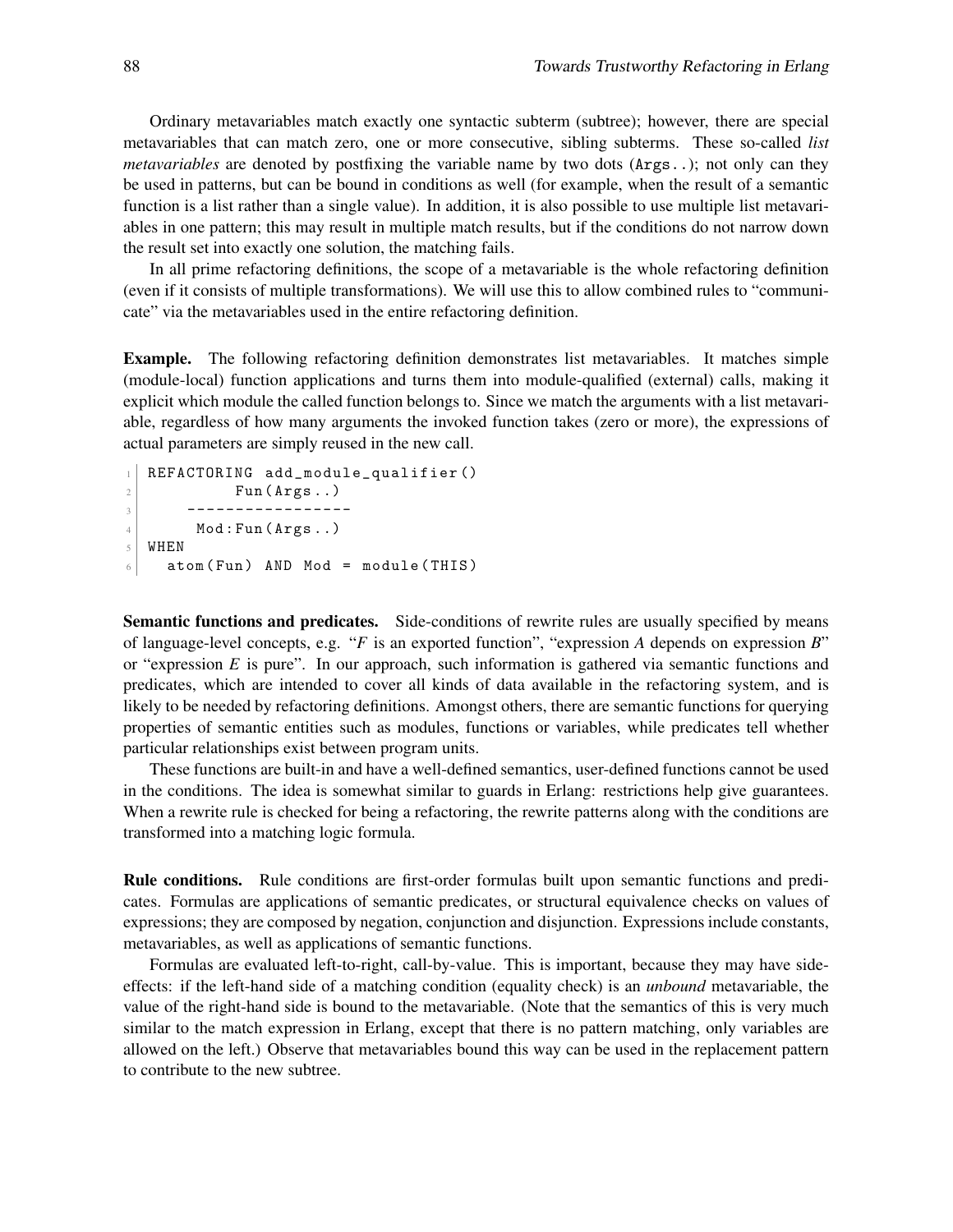Example. The following example shows how matching conditions can be used to bind metavariables to results of semantic functions. The refactoring rewrites an Erlang list comprehension into an application of the *map* higher-order function, whereas the generated list as well as the head function are extracted into auxiliary variables (List and Fun). The last expression in the result of this transformation might serve as target for a "map to parallel map" refactoring; thus, the composition of the two transformations would turn list comprehensions into parallel maps.

```
1 REFACTORING listcomprehension_to_map ()
2 [ Head || GeneratorsFilters.. ]
3 ---------------------------------------------
4 List = [ {Vars..} || GeneratorsFilters.. ],
5 Fun = fun({Vars.. }) -> Head end,
6 lists: map (Fun, List)
7 WHEN
8 Vars.. = intersect (bound_vars (GeneratorsFilters..), vars (Head)))
9 AND fresh (List)
10 AND fresh (Fun)
```
Note that Head matches arbitrarily complex expressions, while Vars.. captures all variables that are bound by the comprehension generators and are referred to in the comprehension head. The lists of variables returned by the semantic functions *vars* and *bound vars* are intersected according to set intersection; the ordering in the final result is undefined – and irrelevant in this particular case.

Context-sensitivity. Although the pattern-based rewriting itself is context-insensitive, it is still possible to define seemingly complex, context-sensitive refactorings with single conditional rewrite rules. This is because the refactoring functions may receive context information in their parameters, and also, semantic predicates and functions are likely to return context-dependent data (for instance, in Listing [1,](#page-4-1) the predicate *fresh* states a context-dependent claim on the variable name). Note that we work with node references rather than terms, which is essential in querying context-dependent information on the various syntactic elements. Also, observe that not only can we make the side-conditions context-dependent, but via parameters and matching conditions, we can bind variables to context-dependent data and use them in the replacement.

#### 3.2.2 Extensive Refactorings

There are refactorings that cannot (practically) be expressed with a single rewrite rule. This is the case when the refactoring involves changes at multiple locations in the program, and the connection between these is purely semantic. Generally, such transformations are only refactorings if all the locations are changed at the same time, thus preserving consistency.

For example, if we rename a function at its definition, we need to change the name at all the reference sites as well, including directives, calls and other mentions. The connection between the elements to be changed is the semantic entity (the function in this case), the locations to be modified are determined by semantic relations such as "defines" and "calls". Also, this example demonstrates the typical scheme of extensive changes: there are some steps that make a twist in the semantics (changing a function name), which are then compensated by a series of additional changes (correcting the name at the call sites as well).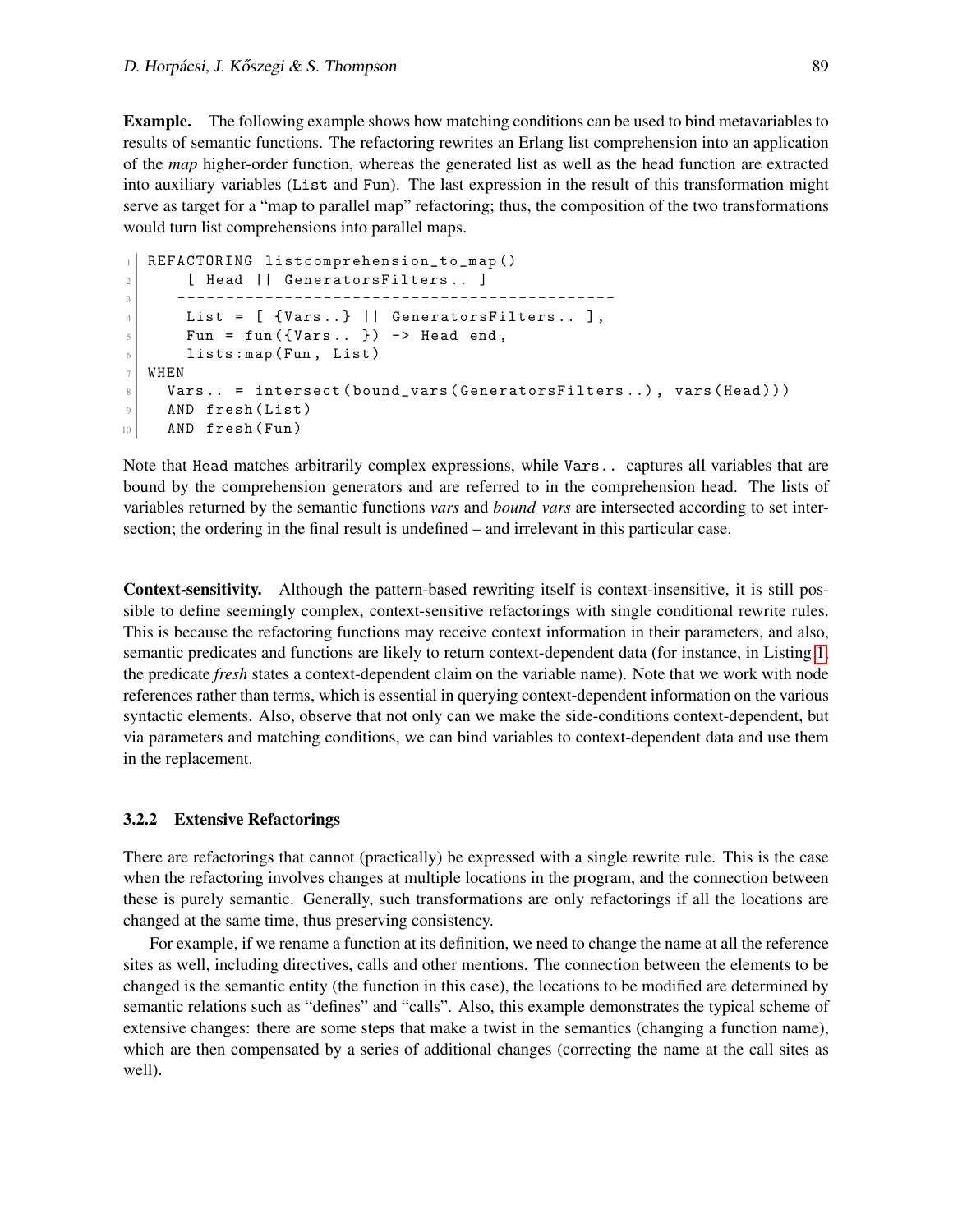<span id="page-8-0"></span>Combining rewrite rules. There are combinators in the language for composing rewrite rules into extensive transformations. Two well-known rewrite rule combinators have been adopted: *sequencing (THEN)* and *left-choice (OR)*. The semantics of these operators are basically the same as in Stratego [\[5\]](#page-19-2): *A THEN B* executes *A* first, and if it succeeds, executes *B* too (if either *A* or *B* fails, all related changes are rolled back). In contrast, *A OR B* executes *A*, and proceeds to *B* only if *A* has failed for some reason.

**Modifying rewrite rules.** Although with combinators we can compose rewriting rules, without further modification, they will apply on the same part of the program, i.e. the target of the extensive refactoring function. We need additional operators to change the focus of the individual rewrite rules in the composition. Strategic rewriting solves this problem by using traversal operators that visit the children of the actual node. We introduce a more expressive notation: modifiers evaluate expressions that determine the nodes on which the rule applies.

The rewrite rules within extensive refactoring functions have their own target. By default, they inherit the target node of the refactoring, but with the following modifiers we can set different targets for the rewrite rule. The modifier *ON* takes an expression, evaluates it (the result should be a node reference or a list of node references), and sets the target of the rule to the result. *IN* is very similar, but the rule is applied not only on the result of the expression, but on all the nodes within its subtree. Furthermore, there are modifiers for influencing the order in which the children of a node are visited.

Example. Consider renaming a function, which we have already used as an example for extensive change. The following definition shows a simplified version of the refactoring, which checks whether the new signature is free in the module and changes the name of the entity both in the defining clauses as well as at the simplest function calls. This transformation is a refactoring only if all the references are changed according to the modification in the definition.

```
1 REFACTORING rename_function (NewName)
2 ON function_clauses (THIS)
3 \mid Name (Args..) \rightarrow Body..
4 ---------------------------
5 NewName (\text{Arg } \ldots) \rightarrow \text{Body } \ldots6 WHEN NOT function_exists (module (THIS), NewName, length (Args..))
7 THEN ON function_references ( THIS )
8 Name (Args..)
9 -----------------
10 NewName (Args..)
```
In fact, the definition of the "rename function" refactoring would be much more complex than this, because there are a number of other ways to refer to a function entity in Erlang, such as module-qualified and apply calls, implicit fun expressions, export/import list entries, type and callback specifications. These all should be handled by such a "function refactoring" definition, because failing to modify the name at a reference will result in inconsistency: an incorrect reference.

In addition, there are many refactorings similar to "rename function", such as "tuple function arguments", "reorder function arguments" or "add function argument" – what is common is the target, i.e. the function entity that is altered by the change. The function signature determines the name as well as the number and type of parameters the function takes. When we make a change in the signature, we have to carry out modifications at every site where the function is referred to. This leads us to a generic refactoring scheme, which covers all the function refactorings mentioned above. We look at that now.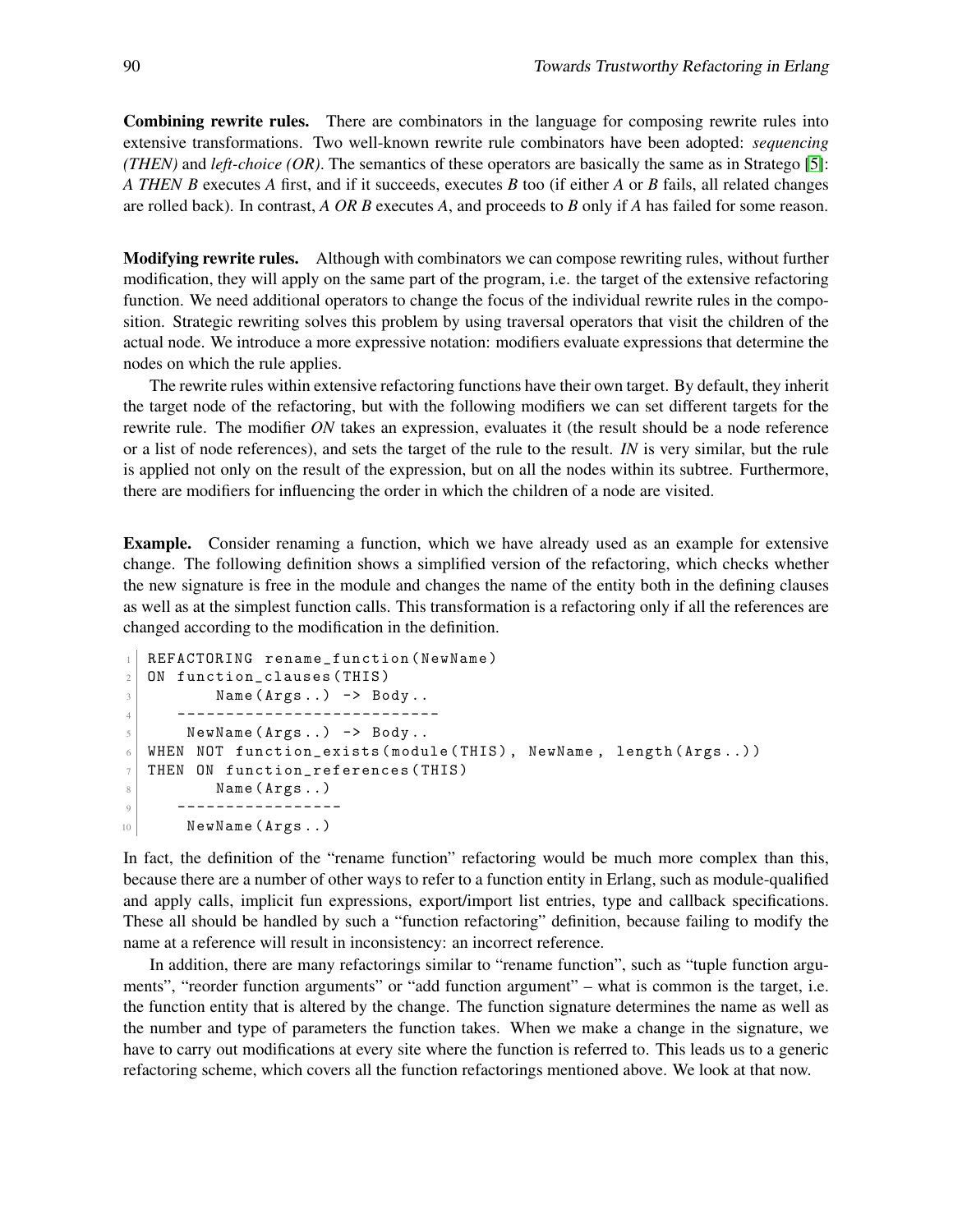#### 3.2.3 High-level Refactoring Schemes

It is not easy to compose complete extensive refactoring steps, and in general, it is rather difficult to verify whether an extensive definition specifies a behaviour-preserving transformation, i.e. a refactoring. However, most extensive refactorings are in line with some change scheme: they alter a semantic entity such as a function, a variable, or a record, which has to be compensated by additional transformations.

In order to simplify the definition and verification of such refactorings, we introduce extensive change schemes and provide a basic set of them. These refactoring schemes can be instantiated with one or more rewrite rules (depending on the kind of the scheme). The instantiation results in a complex extensive refactoring transformation, which may rely on complex semantic properties (e.g. data flow or control flow) without the refactoring writer having to mention them explicitly. In some sense, the schemes can be considered as special strategies that check and process the rewrite rules passed to them.

There are two main benefits of using schemes: on one hand, extensive refactoring definitions become substantially simpler, and on the other, they become more easily verifiable. The schemes are built-in, they are proved to result in refactorings under some conditions; this is the contract of the scheme. If the instantiation is legal, the transformation is guaranteed to be a refactoring.

Function signature refactoring. All refactorings that change a function's signature have to change the definition as well as all the references, after checking whether there is no function with the new signature in the same module. The difference between these function refactorings is the way that they modify the name and the parametrisation of the function in question. Therefore, we provide a scheme for such refactorings, which captures all the general parts so that only the actual change in the signature has to be specified.

The function signature refactoring scheme makes it easy to define function-related refactorings: the parametrisation is a single rewrite rule defining the way the name as well as the arguments are changed. For example, the rename function refactoring becomes as simple as the following definition, and by using the very same scheme, another well-known Erlang refactoring can easily be defined, namely tupling the arguments of a function. Note that the side-conditions for these refactorings are defined by the scheme, ensuring that there exists no function with the new signature in the scope.

```
FUNCTION SIGNATURE REFACTORING
2 rename_function (NewName)
3 Name (Args..)
4 -----------------
5 NewName (Args..)
1 FUNCTION SIGNATURE REFACTORING
2 tuple_function_arguments ()
3 Name (\text{Args} \dots)
4 ----------------
5 Name (\{Args.. \})
```
There are schemes for changing other semantic entities as well, such as *modules* and *records*.

Forward dataflow refactoring. If we have a closer look at the function refactoring scheme, we might observe that the references to be changed with the definition are dependent on the definition: data and control (and therefore behavioural) dependencies are present between the referring expressions and the function definition. These dependencies induce the need for changing the program elements according to the same rule, at the same time.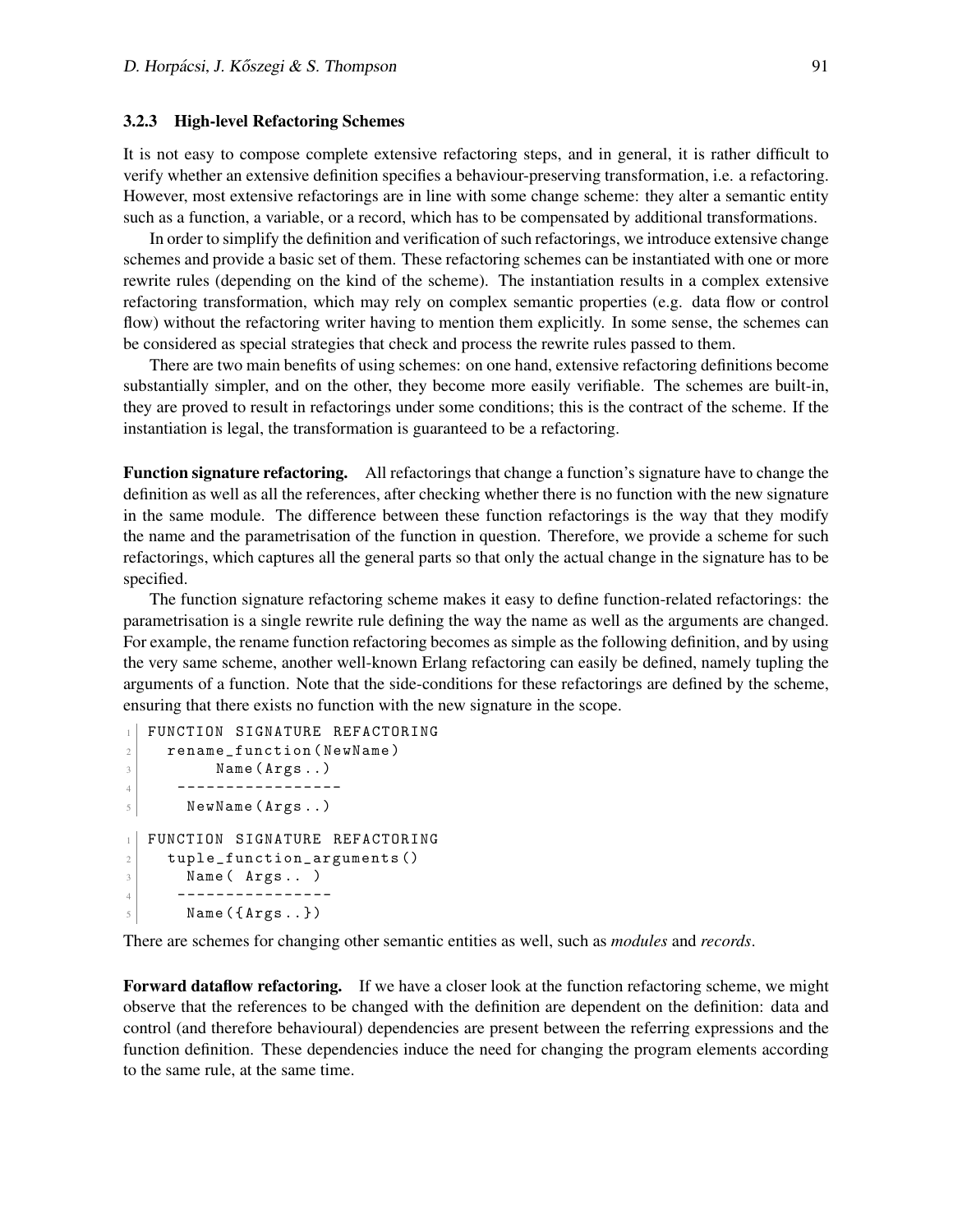This idea can be generalised, since such dependencies exist between various expressions, which means changing the one requires changing the others as well. Data dependencies are mainly caused by dataflow relations, so we provide a scheme for changing dataflow paths. If an expression constructing a value is changed, all the expressions into which the value flows (and therefore induces data and behavioural dependency) should be changed as well.

This skeleton is parametrised by a number of rules applied to either the construction site or a reference site of the data. That is, one of the definition rules is applied on the defining expression (the target of the refactoring), while the expressions referring to the data are transformed by one of the reference rules. In our current model, all elements on the dataflow path starting with the expression constructing the value are regarded as references. If the definition or any of the references cannot be transformed by a corresponding rule, the refactoring fails.

Note that there is an important side-condition for this scheme. Refactorings created with it will fail when any of the references to be compensated have any data sources (i.e. preceding dataflow nodes) other than the originally selected refactoring target. It is worth mentioning that if the target for this refactoring is the right-hand side of a match expression, and the matching pattern is a single, unbound variable, the previous conditions are apparently met.

Example. By instantiating the scheme, we can define a transformation eliminating the anonymous function wrapping a pure expression. The definition rule extracts the value, while the reference rules take care of the applications of the anonymous function. With a similar refactoring definition, we might inline the unnamed function by referring to the body of the function in the reference rules.

```
1 FORWARD DATAFLOW REFACTORING fun2value ()
2 DEFINITION
3 \mid fun() -> E end
4 | --------------- WHEN pure (E)\overline{\phantom{a}} 5 E
6 REFERENCE F
7 F()
8 -----
9 F
10 REFERENCE G
11 apply (G, [])12 -------------
\begin{array}{c|c}\n 13 & \text{G}\n \end{array}
```
Listing 2: Forward dataflow refactoring example

<span id="page-10-0"></span>In many cases, the definition and reference rules are inverse in some sense: even in this case, this intuition helps understand the correspondence between the rules and their application. Let us see how this refactoring would change a simple code. Executing the "fun2value" refactoring on the fun expression checks if the value "apple" is side-effect free, and then it removes the unnecessary abstraction and application.

<sup>1</sup> X = fun () -> apple end , <sup>2</sup> ... , <sup>3</sup> atom\_to\_list ( X () ) *f un*2*value*() −−−−−−−→ <sup>1</sup> X = apple , <sup>2</sup> ... , <sup>3</sup> atom\_to\_list ( X )

With this scheme, one might implement API-adaptation, or type-changing refactorings [\[11\]](#page-20-4) as well. Nevertheless, for such refactorings, data references should be gathered based on behavioural dependencies rather than just ordinary dataflow.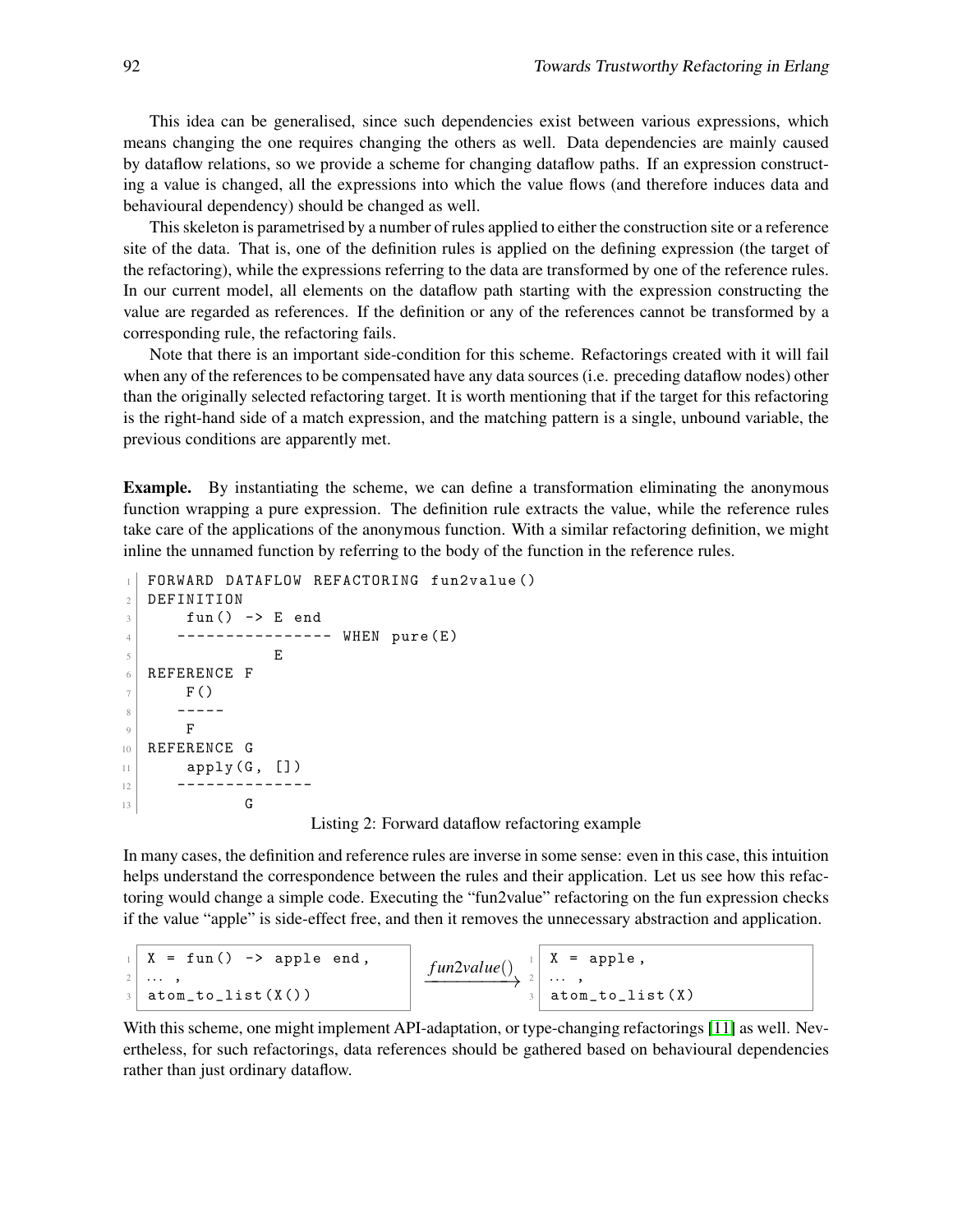Backward dataflow refactoring. Changes in a dataflow path can be started from reference points as well, but with more restrictive preconditions: instances of the scheme can only be applied if the data sources of the selected expression do not flow anywhere but into the selected reference (this also means that the selected expression is the end of the dataflow path). If the selected expression is a control expression such that its data sources are its subexpressions, the condition is trivially met. Furthermore, if the refactoring copies nodes between the definition and the references, the names referred to by the copied units have to be common: in the following example, the unified tail may only refer to variables bound outside the *case* expression.

Example. In this example, the constructed list is simplified into its head, while the tail is added to it after the next control flow node. Metavariables bound in the matching pattern of the definition rule but not used in the replacement thereof are treated as global in the transformation; this enables us to share Xs among the data sources and obligate data sources to have the same tail.

```
1 BACKWARD DATAFLOW REFACTORING common_tail()
2 DEFINITION
3 [ X | X s ]
4 --------
\overline{5} X
6 REFERENCE Y
7 Y
8 --------
9 [ Y | Xs]
```
Executing the above refactoring on the following case expression, the common tail is "unified".

|                | $f([H T]) \rightarrow$    |                  | $f([H T])$ ->     |
|----------------|---------------------------|------------------|-------------------|
|                | case H of                 |                  | [case H of        |
| $\overline{3}$ | $1 \rightarrow [2 f(T)];$ | $common\_tail()$ | $1 - > 2$ ;       |
|                | $3 \rightarrow [4]f(T)$ ] |                  | $3 \rightarrow 4$ |
|                | end.                      |                  | $f(T)$ .<br>end   |

#### 3.3 Defining Composite Refactorings

As we said in the beginning of the paper, the smaller the better, if it is about refactoring. Refactorings that are expressible as series of other refactorings should indeed be decomposed and specified with composite refactoring definitions.

The refactoring language has to help compose the already defined refactoring steps easily and safely. Note that even though composite definitions can be seen as extensive definitions that compose refactorings rather than just transformations (or, on the contrary, extensive definitions are compositions of transformations that are not all refactorings alone), we designed a separate formalism for composite definitions. The language enables easy and effective combination of refactoring definitions by allowing for defining node selectors and using the results thereof as target nodes for refactoring functions.

Do notation. The composite refactoring, basically, executes refactoring transformations defined by some control. It depends on the framework we use whether the steps are instrumented by branching and loop constructs, or are fired by non-deterministic choices and recursion. In our refactoring language, refactoring functions are applied to target nodes determined by metavariables and node selectors. By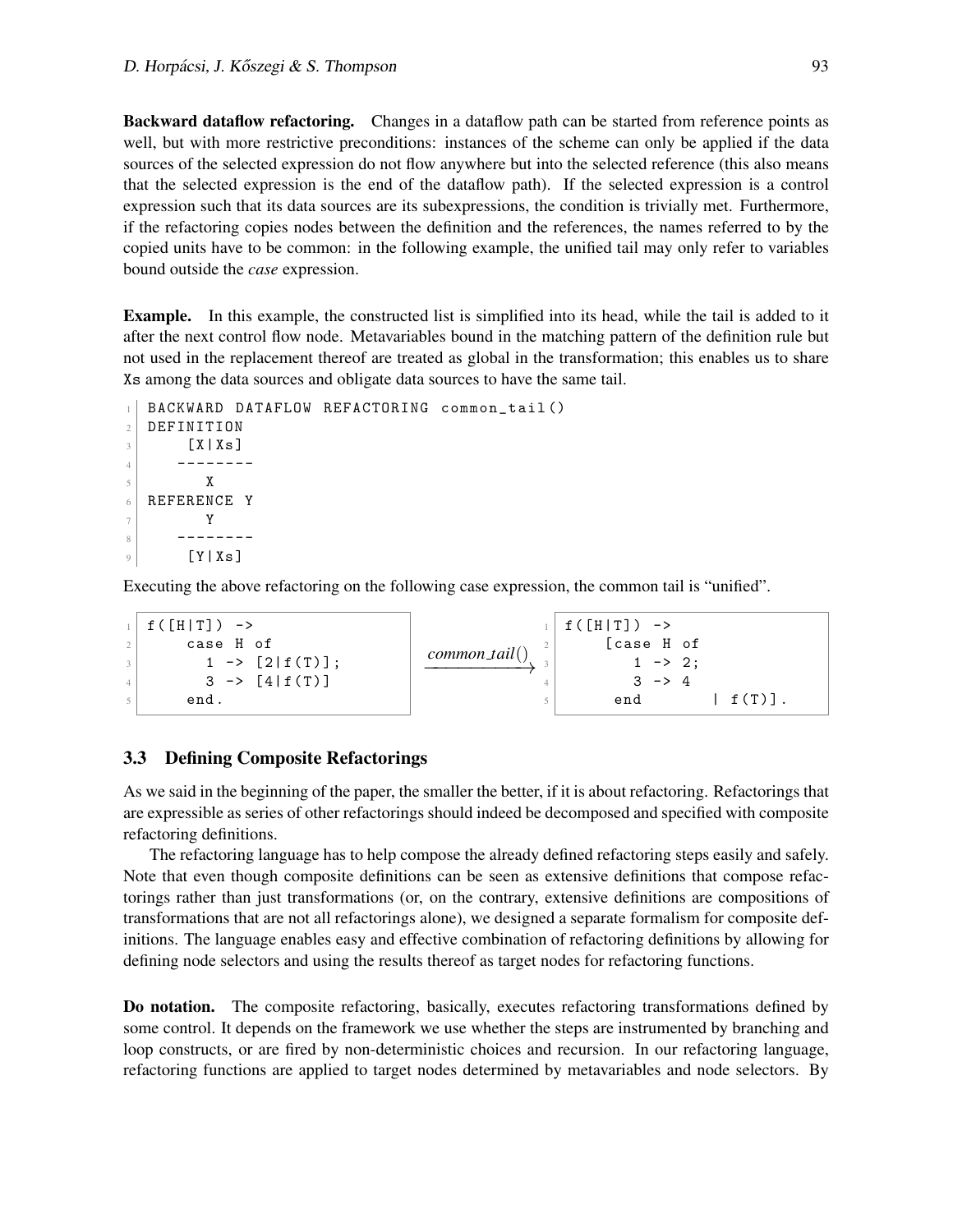default, should any of the executed refactorings fail, the whole composition fails, and the changes made have to be rolled back.

By design, control is rather limited: unbounded recursion is not allowed in order to avoid nontermination; instead, the ON construct can be used to repetitively apply steps on a set of targets. Branching is also omitted, selectors are intended to implement conditional refactoring.

Selectors and executors. *Selectors* are match-only functions which return node references without making any changes in the model. They can be used to collect potential targets for refactoring steps, as well as to gather context information passed to the refactoring function as a parameter. For example, the following selector matches functions taking at least one formal parameter, and returns the pattern expression belonging to the last parameter (the list metavariable Args.. matches all but the last).

```
SELECTOR last_arg()
2 Name (Args.., Last) \rightarrow Body...
3 RETURN Last
```
*Executors* provide a simple formalism for refactoring execution on nodes selected for transformation. When invoking a refactoring function, by default, its target is the target of the defining function. This can be overridden by targeting the function on specific nodes defined by selector expressions (including selector or semantic functions and metavariables). The modifier "ON *A*" executes the refactoring function on the node(s) selected by *A*. In order to provide a more convenient formalism, a dot sign can shortcut the ON construct, i.e. A.refac() is equivalent to refac() ON A, resembling OO method invocations.

Example. Let us demonstrate the composition formalism by quoting a snippet from the "generalise function" refactoring definition. This is a fairly complex transformation that replaces a constant (or more generally, an expression) by a variable, which becomes a new parameter to the function. This refactoring produces a more general variant of the target function. We decomposed this transformation into multiple simpler refactorings.

The below definition creates a copy of the original function and rewrites it to refer to the newly generalised version. There are three main operations carried out: the target expression is wrapped into an anonymous function (as it can have side effects), an identical but generalised copy of the containing function is created, and finally, the copy is folded against the original definition as well as the generalisation is performed in the original definition by replacing the value with the new parameter.

```
1 REFACTORING generalise_function ()
2 DO
3 OrigName = name (function (THIS))
4 Orig = function (THIS)
5
6 THIS.wrap_into_fun()
7 FunExp = THIS.fun_part ()
8
9 Copy = Orig . copy_function ( ' tmp_name ')
10 Copy.add_parameter()
11 Copy.rename_function (OrigName)
12
13 LastArg = definition (Copy). last_arg ()
14 Copy.fold_entire_function (Orig, copy (FunExp))
15 FunExp.replace_val_by_var (copy (LastArg))
```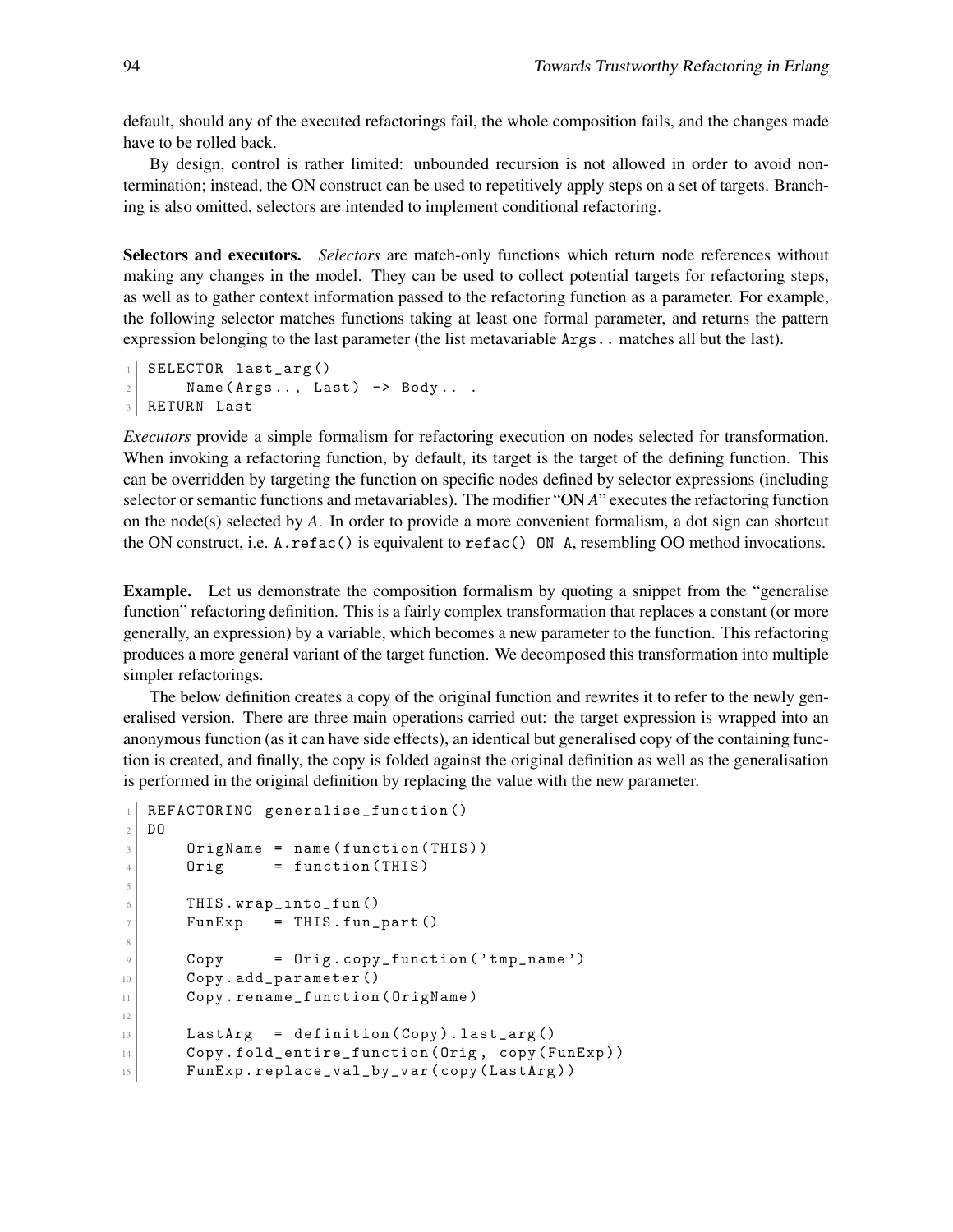We omit the definitions of the constituent refactorings, as our goal with this example is to demonstrate the composition mechanism. Nevertheless, we refer to refactoring steps such as wrapping an expression into an anonymous function (wrap\_into\_fun/0), copying a function (copy\_function/1) and folding a function body against another function that has an identical body (fold\_entire\_function/2). Interestingly, some of these helper refactorings are also decomposable into even smaller refactoring steps.

Note that since consecutive refactoring steps might depend on each others' result, we store the results of some refactoring functions into local variables: in this case, Orig captures the generalised function object, while Copy is a reference to the copy of the function, which is being further transformed.

# 4 Verification

By *correctness*for a *refactoring definition* we mean that the refactoring preserves behaviour when applied to any program of the object language. In this section we propose a verification technique that is suitable for verifying local refactorings as well as extensive refactorings expressed with schemes. Since the suggested proof system is not complete, we also address how to use a similar method for proving the correctness of an *application* of the refactoring, i.e. that the original and the transformed code are equivalent.

A great advantage of our formalism is that a refactoring definition is an *executable specification*, so we can reason about the transformation directly avoiding the usual gap between the specification and the implementation. To be able to formally verify refactorings, besides the formal specification of the refactoring, we need to have 1) the formal semantics of the object language; 2) the formalization of the semantic properties used in the conditions of the transformations; 3) a logic into which the language semantics can be easily embedded as well as in which the behaviour-preservation property can be expressed; 4) a proof system for the logic.

The recently introduced *reachability logic* [\[18\]](#page-20-5) (RL) can be a suitable all-in-one solution: it allows us to define the operational semantics of programming languages as well as to specify and to reason about program properties. The overall idea of the proposed approach is to define the semantics of Erlang in terms of RL formulas, expressing the correctness property of a refactoring as an equivalence problem. Then, by reducing partial equivalence to partial correctness according to Ciobaca [\[7\]](#page-20-6), we become able to use the proof system for RL to verify refactorings.

#### 4.1 From Reachability Logic to Equivalence Checking

As reachability logic is not a mature, well-known logic, its definition and the corresponding proof systems have been constantly evolving in various publications from recent years. In this section, a brief introduction is given to the related results [\[1,](#page-19-3) [7\]](#page-20-6) on which we build our verification technique.

Matching logic. Reachability logic builds upon *matching logic*, which is a specialized many-sorted first-order logic with a distinguished sort Cfg, called *configuration*; additionally, it allows configuration terms with variables (called *basic patterns*) as predicates. Let  $T_{Cfg}(Var)$  be the set of basic patterns, that is, terms of sort Cfg over the variables Var.

<span id="page-13-0"></span>A basic pattern is satisfied by all the configurations that match it. Formally, the matching logic satisfaction relation  $\models$  can be defined inductively as in first-order logic, extended with the following for basic patterns  $\pi \in T_{Cf_g}(Var)$ :  $(\gamma, \rho) \models \pi$  iff  $\rho(\pi) = \gamma$ , where  $\gamma$  is a configuration and  $\rho$  is a valuation.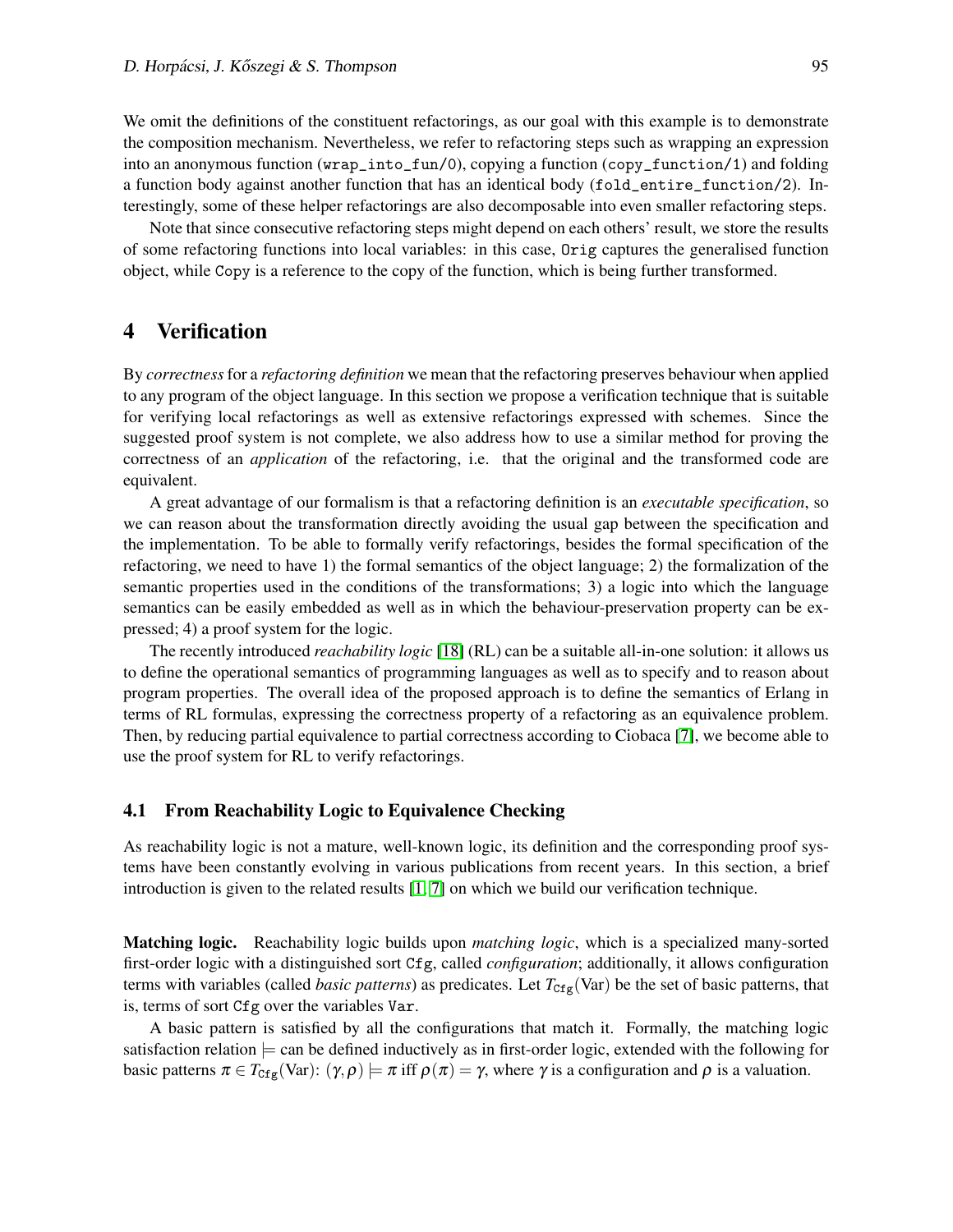Program states are represented as concrete configurations (ground configuration terms), while program state specifications are represented as *patterns*, that is, first-order logic formulas with basic patterns. We use a special subset of patterns, called *pure patterns*, for defining the operational semantics of the Erlang language as well as for expressing program pattern equivalence relations, because they can be ported directly to the  $K$  semantic framework we used for our semi-automatic method (see: [4.5\)](#page-17-1). A pattern  $\varphi$  is pure [\[7\]](#page-20-6) (or elementary [\[1\]](#page-19-3)) if it is given in the form  $\pi \wedge \varphi'$ , where  $\pi$  is a basic pattern and  $\varphi'$  is a simple first-order logic formula without any basic pattern, called the condition of the pattern.

Configurations. The configuration is usually a nested structure of cells containing semantic data. We will use the following simplified configuration for Erlang program states:  $\langle\langle...\rangle_{code} \langle...\rangle_{env} \langle...\rangle_{defs} \rangle_{cfg}$ , where  $\langle \ldots \rangle_{\text{cfg}}$  is a top-level container cell,  $\langle \ldots \rangle_{\text{code}}$  contains the code to be executed,  $\langle \ldots \rangle_{\text{env}}$  stores variable assignments in a map, and  $\langle \ldots \rangle_{\text{defs}}$  contains function definitions. The following is a concrete configuration:

<span id="page-14-1"></span>
$$
\langle\langle\,[\texttt{f}\,(\texttt{X})\mid [2,3]]\,\rangle_\textsf{code} \,\langle\texttt{X}\mapsto 1\rangle_\textsf{env}\,\langle\texttt{f}\,(\texttt{A})\rightarrow\texttt{A}+1\rangle_\textsf{defs}\rangle_\textsf{cfg}
$$

A pure pattern that is satisfied by the above concrete configuration would be:

$$
\langle\langle\, [h\,|\,t]\,\rangle_\textsf{code}\,\langle e\rangle_\textsf{env}\,\langle d\rangle_\textsf{defs}\rangle_\textsf{cfg}\,\wedge\, \texttt{length}(t)>0
$$

Note that X and A are Erlang program variables represented as constants in matching logic, whereas *h*,*t*, *e* and *d* are mathematical variables.

Reachability logic. While matching logic is a logic of static configurations, reachability logic is a logic of pairs of configurations representing dynamic behaviour: with RL one can express semantics of a programming language, as well as program properties. Given two matching logic formulas  $\varphi$  and  $\varphi'$ , one can construct the reachability rule  $\varphi \Rightarrow \varphi'$  stating that a configuration matching  $\varphi$  will advance into a configuration matching  $\varphi'$ .

Matching logic semantics. For the matching logic semantics of a language we need to define the semantic domain and a set of reachability rules capturing the operational semantics of the language. In practice, defining the semantic domain means to specify the abstract syntax of the programming language as well as the syntax of the operations in the needed mathematical domains, and give the model of configurations merged together with the mathematical domains.

The object language of our refactorings is Erlang, but presenting the matching logic semantics for the entire language goes beyond the scope of this paper. Nevertheless, we show some example semantic rules in the following, and for the sake of simplicity, we use the above shown configuration sort. In our proof of concept, we have defined a deterministic, pure, single-module variant of Erlang. Due to the modular nature of matching logic semantics, we can easily extend this language by adding new cells and new reachability rules. Even though Erlang does not have an official formal semantics definition, the user manual offers sufficient informal description about the meaning of language elements. Besides, we used some ideas from the doctoral thesis of Fredlund [\[9\]](#page-20-7), which defines a small-step operational semantics for Erlang.

<span id="page-14-0"></span>Let us show a formula defining the semantics of a begin-end block with an expression sequence beginning with a match expression (a similar definition is given in [\[9\]](#page-20-7)). We use ellipsis for the irrelevant and unchanged parts of the configurations.

$$
\langle \langle \text{begin } mat = exp, \text{ } exp \text{ } end \dots \rangle_{code} \qquad \dots \rangle_{\text{} of g} \land \text{length}(\text{ } exp \text{ } s) > 0 \Rightarrow
$$
\n
$$
\langle \langle \text{ } case \text{ } exp \text{ } of \text{ } pat \text{ } \rangle > \text{begin } exp \text{ } s \text{ } end \text{ } env \rangle_{\text{} of g} \qquad \dots \rangle_{\text{} of g} \qquad \dots \rangle_{\text{} of g} \qquad (1)
$$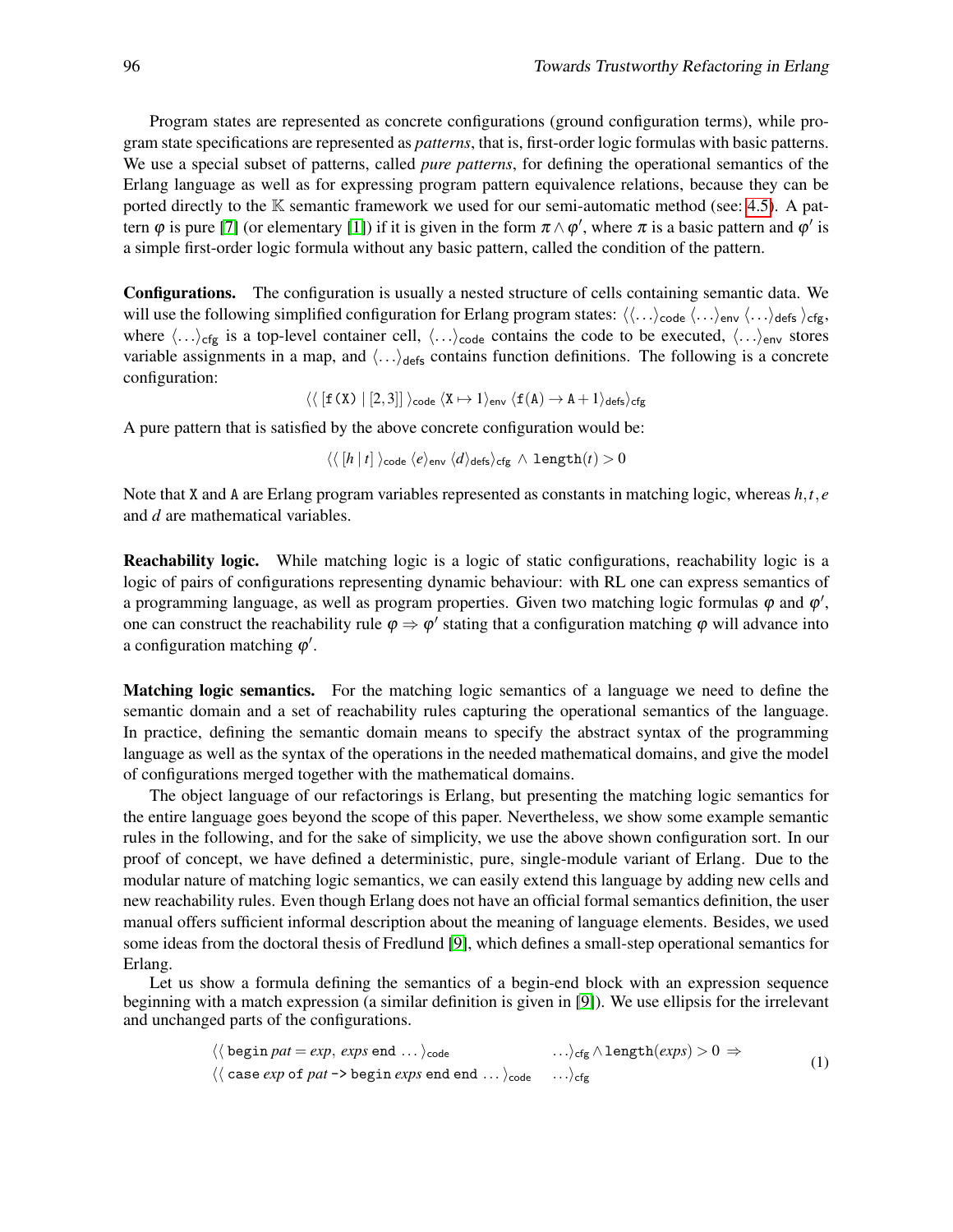A more complex formula shows one of the four semantic rules for *case* expressions. The predicate isMatching checks whether the expression matches the pattern with respect to the variable environment, while getMatching returns the new variable assignments resulting from the match. The function substVars substitutes variables by their values in the given expression.

<span id="page-15-0"></span>
$$
\langle \langle \text{case } exp_1 \text{ of } pat \rangle \text{ exp}_2 \text{ end } \dots \rangle_{\text{code}} \qquad \langle e \rangle_{\text{env}} \dots \rangle_{\text{cfg}} \\
 \wedge \text{isMatching}(exp_1, pat, e) \wedge e_2 = \text{getMatching}(exp_1, pat, e) \Rightarrow \\
 \langle \langle \text{substVars}(exp_2, e_2) \dots \rangle_{\text{code}} \qquad \langle e \rangle_{\text{env}} \dots \rangle_{\text{cfg}} \qquad (2)
$$

**Program equivalence.** In several cases we are able to derive the correctness of a refactoring to an equivalence problem. However, in the general-purpose proof systems for RL we can only reason about a property of a single program, but not about a relation of two programs. Ciobaca [\[7\]](#page-20-6) shows that the problem of establishing partial equivalence can be reduced to the problem of showing partial correctness in a mechanically constructed aggregated language. (Partiality in this case means that we can only prove the equivalence of terminating programs, but most of our refactoring definitions remain in scope.) In our case, the configuration for the aggregated language is a pair of single program configurations:

<span id="page-15-2"></span><span id="page-15-1"></span> $\big\langle\,\big\langle\langle\ldots\rangle_{\textsf{code}}\, \big\langle\ldots\rangle_{\textsf{env}}\, \big\langle\ldots\big\rangle_{\textsf{defs}}\, \big\rangle_{\textsf{cfg1}} \quad \big\langle\big\langle\ldots\big\rangle_{\textsf{code}}\, \big\langle\ldots\big\rangle_{\textsf{env}}\, \big\langle\ldots\big\rangle_{\textsf{defs}}\, \big\rangle_{\textsf{cfg2}} \,\big\rangle_{\textsf{eq}}$ 

For each semantic rule, we have to generate two new rules in order to make them applicable to either the first or the second constituent of the aggregated configuration. Generally,

$$
\langle \langle c_1 \rangle_{\text{code}} \langle e_1 \rangle_{\text{env}} \langle d_1 \rangle_{\text{defs}} \rangle_{\text{cfg}} \wedge \text{cond} \Rightarrow \langle \langle c_2 \rangle_{\text{code}} \langle e_2 \rangle_{\text{env}} \langle d_2 \rangle_{\text{defs}} \rangle_{\text{cfg}} \quad \text{turns into}
$$
\n
$$
\langle \langle \langle c_1 \rangle_{\text{code}} \langle e_1 \rangle_{\text{env}} \langle d_1 \rangle_{\text{defs}} \rangle_{\text{cfg}} \dots \rangle_{\text{eq}} \wedge \text{cond} \Rightarrow \langle \langle \langle c_2 \rangle_{\text{code}} \langle e_2 \rangle_{\text{env}} \langle d_2 \rangle_{\text{defs}} \rangle_{\text{cfg}} \dots \rangle_{\text{eq}}
$$

as well as a similar rule for  $\langle \ldots \rangle_{\text{cfg2}}$ .

For expressing the partial equivalence, we have to define an RL formula of form  $S_1 \Rightarrow S_2$ , where  $S_1$  represents the initial state of the two programs with possible conditions, whilst  $S_2$  is a state pattern expressing the equivalence.

Symbolic Circular Coinduction. A sound and relatively complete 7-rule proof system is available [\[7\]](#page-20-6) for RL, which is theoretically suitable for proving the correctness property expressing program equivalence. However, this 7-rule proof system is rather complex, there is no practical strategy published for building the proofs.

One of our goals is to have a semi-automatic system for verifying refactorings, so we have chosen a simplified version of the above mentioned proof system introduced in a related technical report [\[1\]](#page-19-3). *Symbolic Circular Coinduction* (SCC) is coinduction-based extension of symbolic execution that can be used for deductive verification of program properties specified by RL formulas. The proof system consists of 3 inference rules, and can be easily implemented with a straightforward tactic. The report presents a prototype tool that can automatically build proofs if we give a language definition and an RL formula expressing some correctness property (see Section [4.5\)](#page-17-1). Note that both the 7-rule and 3 rule proof systems are sound only on deterministic languages. For non-deterministic languages they introduced *all-path reachability logic* [\[20\]](#page-20-8), but it is future work to examine how to express equivalence in this logic.

#### 4.2 Local Refactorings

In this section we show how to check the correctness of local refactoring definitions by constructing an RL formula expressing the equivalence of the matching and the replacement pattern under the given condition. We use the SCC proof system for verifying the RL formula.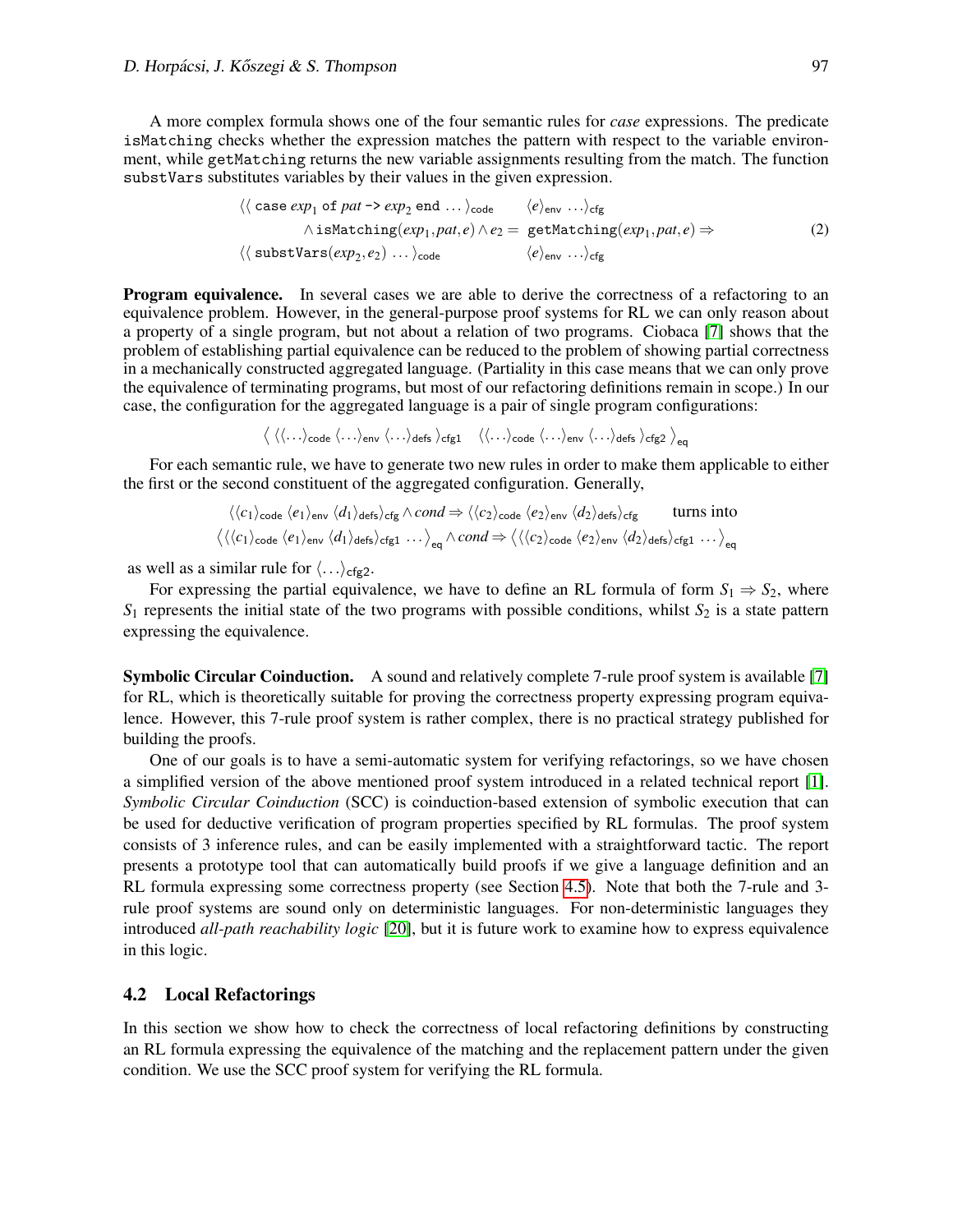<span id="page-16-0"></span>We suppose that we have a set containing RL formulas that capture the semantics of Erlang. Let  $(3) \Rightarrow$ [\(5\)](#page-15-1) be the RL formula expressing the correctness property. We can mechanically construct the matching logic formula [\(3\)](#page-15-0) for a rule given in the form defined in Section [3.2.1.](#page-4-2) We fill in the configuration specified for equivalence checking by putting matching and replacement patterns into the code cells of cfg1 and cfg2, respectively. The metavariables of the patterns become mathematical variables of the formula. As we would like to check whether the patterns are equivalent in any environment, we put new mathematical variables into both the env cells and the defs cells. We append the condition to the configuration with logical conjunction.

$$
\left\langle \langle \langle \text{ematching pattern} \rangle \rangle_{\text{code}} \langle \langle \cdot | \rangle_{\text{env}} \langle \langle d_1 \rangle_{\text{defs}} \rangle_{\text{cfg1}} \right\rangle_{\text{condition}} \langle \langle \langle \text{replacement pattern} \rangle \rangle_{\text{code}} \langle \langle \cdot | \rangle_{\text{env}} \langle \langle d_1 \rangle_{\text{defs}} \rangle_{\text{cfg2}} \rangle_{\text{eq}} \wedge \langle \text{condition} \rangle \qquad (3)
$$

The condition can contain various semantic functions and predicates. In order to be able to use them in the proof, we have to axiomatize them with RL formulas and add the axioms to the set of the formulas defining the object language. For example, the fresh predicate, specifying a variable name be fresh in the scope of the expression, is defined as follows:

$$
\langle \langle \langle e_1 \rangle_{\text{env}} \dots \rangle_{\text{cfg1}} \langle \dots \rangle_{\text{cfg2}} \rangle_{\text{eq}} \wedge \text{fresh}(x) \Rightarrow \langle \langle \langle e_1 \rangle_{\text{env}} \dots \rangle_{\text{cfg1}} \langle \dots \rangle_{\text{cfg2}} \rangle_{\text{eq}} \wedge x \notin \text{keys}(e_1) \wedge \text{isVar}(x) \tag{4}
$$

Let us now define the formula expressing the equivalence relation. We say that the two configurations (and therefore the original code patterns) are equivalent if we can reach a state in their symbolic evaluation, where the code cells have exactly the same content as well as the variable environments are equal. (We can ignore the function definitions as they cannot be changed with a rule applied to an expression.)

$$
\langle \langle \langle c_2 \rangle_{\text{code}} \langle e_2 \rangle_{\text{env}} \dots \rangle_{\text{cfg1}} \langle \langle c_2 \rangle_{\text{code}} \langle e_2 \rangle_{\text{env}} \dots \rangle_{\text{cfg2}} \rangle_{\text{eq}} \tag{5}
$$

Example proof. We show a proof sketch for the *extract listhead* (Listing [1\)](#page-4-1) refactoring definition. As a first step, we compose a formula expressing the equivalence of the matching and replacement code patterns of the rule: this is the initial goal of the proof.

$$
\left\langle \langle \left[ h | t \right] \rangle_{\text{code}} \left\langle \langle e_1 \rangle_{\text{env}} \langle d_1 \rangle_{\text{defs}} \rangle_{\text{cfg1}} \right\rangle_{\text{eq}} \wedge \text{fresh}(v) \Rightarrow (5) \tag{6}
$$
\n
$$
\left\langle \langle \left[ h | t \right] \rangle_{\text{code}} \left| v = h, [v | t] \text{end} \rangle_{\text{code}} \langle e_1 \rangle_{\text{env}} \langle d_1 \rangle_{\text{defs}} \rangle_{\text{cfg2}} \right\rangle_{\text{eq}} \wedge \text{fresh}(v) \Rightarrow (5)
$$

An inference rule of SCC allows us to apply any of the formulas of the language semantics as a rewrite rule on the left-hand side of our goal. After using [\(1\)](#page-13-0), performing a begin-end elimination and applying [\(4\)](#page-15-2) on the cfg2 cell, we acquire the following new goal:

$$
\left\langle \langle \langle [h|t] \rangle_{\text{code}} \rangle_{\text{(case } h \text{ of } v \to [v|t] \text{ end}} \rangle_{\text{code}} \langle e_1 \rangle_{\text{env}} \langle d_1 \rangle_{\text{defs}} \rangle_{\text{cfg1}} \right\rangle_{\text{eq}} \wedge v \notin \text{keys}(e_1) \wedge \text{isVar}(v) \Rightarrow (5) \qquad (7)
$$

Finally, after applying [\(2\)](#page-14-1) on cfg2 we get:

$$
\left\langle \langle \langle [h | t] \rangle_{\text{code}} \langle e_1 \rangle_{\text{env}} \langle d_1 \rangle_{\text{defs}} \rangle_{\text{cfg1}} \right\rangle_{\text{eq}} \Rightarrow \left\langle \langle \langle c_2 \rangle_{\text{code}} \langle e_2 \rangle_{\text{env}} \cdots \rangle_{\text{cfg1}} \rangle_{\text{eg}} \rangle_{\text{eq}} \right\rangle_{\text{eq}} \tag{8}
$$

In the acquired formula, the left-hand side implies the right-hand side in the sense of matching logic, which is the axiom in the proof system, so our initial goal is proven.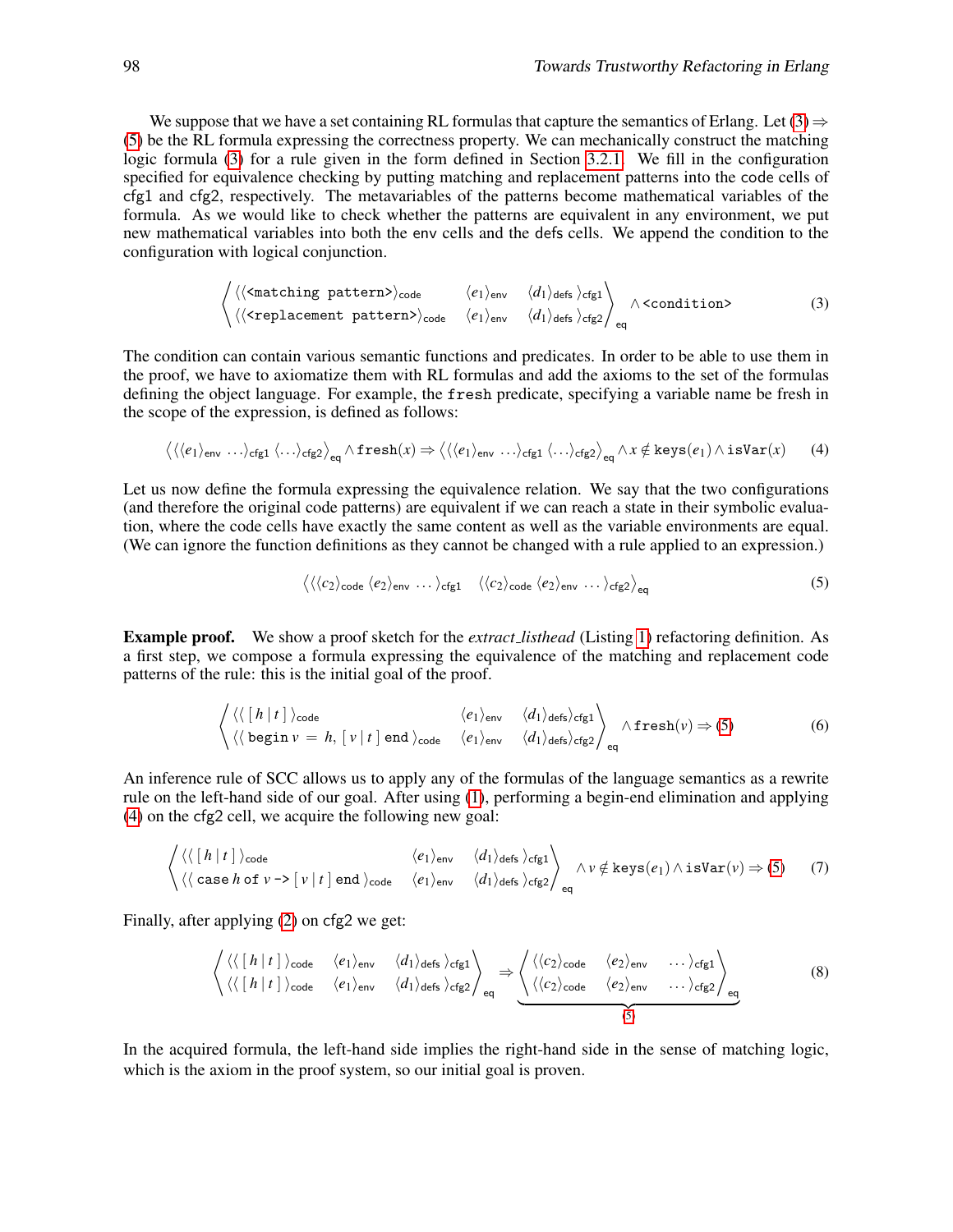#### 4.3 Refactoring Schemes

In general, *extensive* refactoring definitions cannot be automatically verified. However, in many cases, they can be split into two parts: 1) a mechanically verifiable generic transformation pattern, and 2) a specific instantiation that can be automatically verified. We call the former part the refactoring scheme, which is predefined, and it is proven to be correct with respect to an instantiation contract. On the other hand, the specific part is called the parametrisation, and it is automatically checked for conformance with the contract. In this section, we overview the contracts belonging to the schemes defined in Section [3.2.3](#page-8-0) and we outline the technique we use to verify refactorings specified with schemes.

#### 4.3.1 Function signature refactoring

Refactorings of this scheme change the signature of a function according to a simple rewrite rule. Both the definition as well as the referring expressions are to be adjusted, such that the data and control flow is not altered. Consequently, every mention of the refactored function has to point to the modified signature and has to maintain its effect. For instance, function calls have to expand to the same series of expressions as well as their parameters have to bind as before.

<span id="page-17-0"></span>We assume that every syntactic element to be modified is identified by the static analysis framework (the proof of this is beyond the scope of the paper); thus, the verification of the scheme lies in showing that the various changes will be consistent. The name and the arguments are modified according to the same rule at all definition and reference sites, so we only have to make sure that the rule is generic enough to apply to all the change candidates, and it does not make the arguments any less or more general so that the data and control flow is preserved. This leads to the following contract:

- 1. The matching pattern only contains metavariables, and the pattern for the arguments is linear. This guarantees that the rule applies to all the definitions and references.
- 2. In the replacement pattern, the name is the same metavariable as in the matching pattern (holding the old name) or a constant (determining a new name). The arguments contain the metavariables present in the matching pattern, but no other metavariables or constants: this guarantees that the new signature is compatible with the old one in terms of matching generality (i.e. calls have the same formal to actual parameter assignments as earlier).

The contract is checked as follows. Suppose we have three operations on argument list patterns that preserve generality: a) swapping two elements, b) duplicating elements and c) grouping elements into lists or tuples. If the argument list's matching pattern can be transformed into its replacement pattern with the previous operations, they are compatible: applying the rule on the formal and actual parameters of a function results in the same matching (this can be proven with the definition of getMatching).

#### <span id="page-17-1"></span>4.3.2 Dataflow refactoring

Refactorings defined with the forward or backward dataflow schemes modify elements along dataflow paths. At least two rewrite rules have to be supplied as parameters: one for transforming data sources and one for changing references.

As in the previous scheme, we rely on the correctness of the dataflow analysis, and only verify whether the changes will be consistent if applied to all the data definitions and references on the flow. The contract in this case is simple: every combination of the definition and reference rules have to result in equivalent expressions.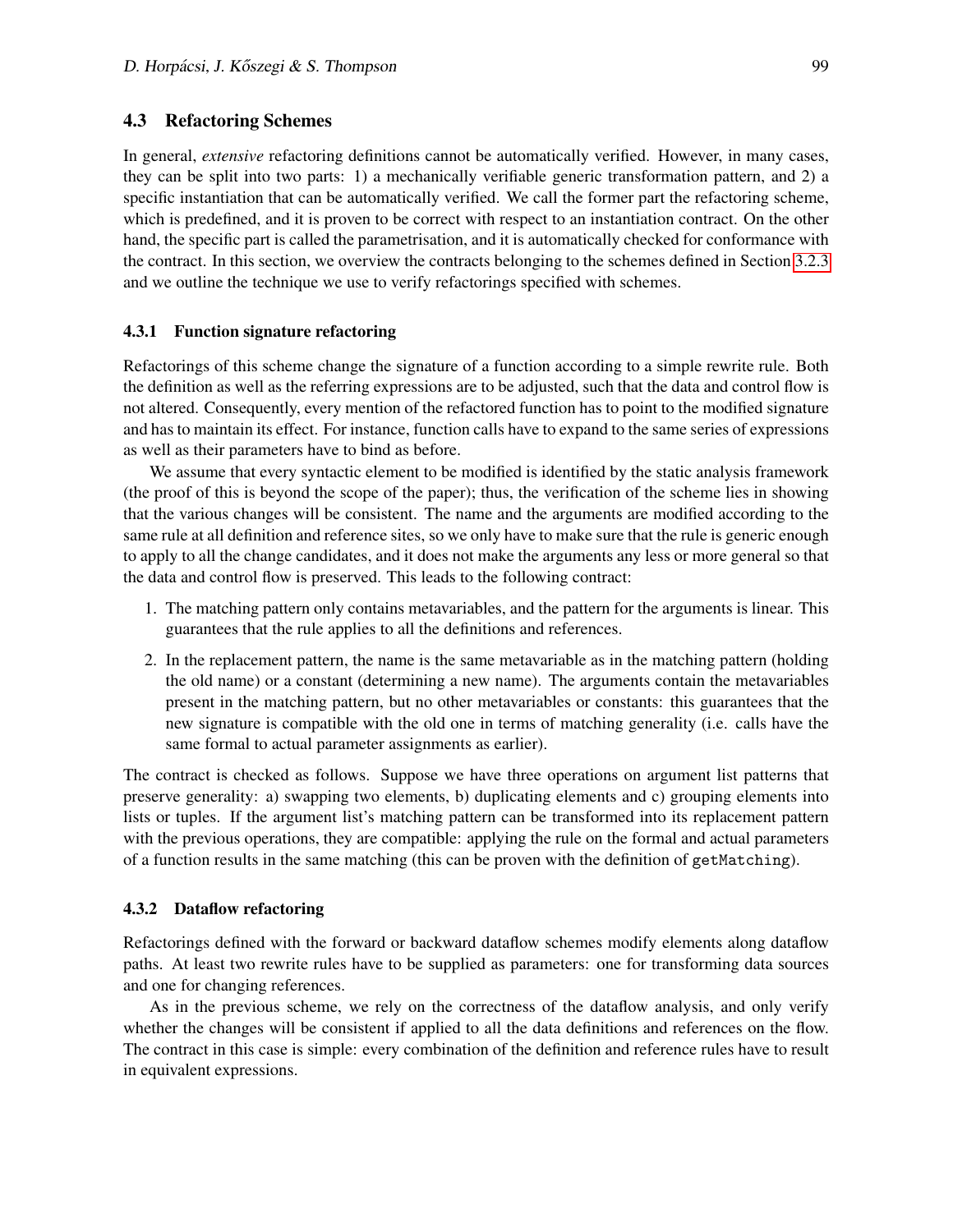<span id="page-18-0"></span>The idea is based on the fact that the reference transformations are changing expressions where the value flows into, so that we might replace the value by its definition. Thus, for every pair of rules we can mechanically construct an equivalence problem by replacing every occurrence of the reference metavariable in the upper part of the reference rule by the upper part of the definition, and by replacing the occurrences of the same metavariable in the lower part of reference rule with the lower part of the definition. Observe that this equivalence problem can be proved exactly the same way as shown in Section [4.2.](#page-14-0)

Example. From the rule of Listing [2,](#page-9-0) we acquire two equivalence formulas to be proven, which in this case can be easily done by relying on the semantics of function invocation:

 $\det \left\langle \left\langle \zeta \left( \text{fun}\left( \right) \right) \right\rangle \rightarrow x \text{ end }\left( \right) \right\rangle _{\text{code}} \left\langle e_{1} \right\rangle _{\text{env}} \left\langle d_{1} \right\rangle _{\text{defs}} \left\langle e_{1} \right\rangle _{\text{env}} \left\langle d_{1} \right\rangle _{\text{defs}} \left\langle e_{1} \right\rangle _{\text{exp}} \left\langle d_{1} \right\rangle _{\text{defs}} \left\langle e_{1} \right\rangle _{\text{exp}} \left\langle e_{1} \right\rangle _{\text{env}} \left\langle d_{1} \right\rangle _{\text{def$  $\det\left\langle \left\langle \left\langle \text{apply}(\text{fun}(\text{)}\right.\rightarrow\text{x end},\text{[}]\right.\right\rangle \right\rangle _{\text{code}}\left\langle e_{1}\right\rangle _{\text{env}}\left\langle d_{1}\right\rangle _{\text{defs}}\left\rangle _{\text{cfg1}}\left\langle \left\langle x\right\rangle _{\text{code}}\left\langle e_{1}\right\rangle _{\text{env}}\left\langle d_{1}\right\rangle _{\text{defs}}\left\langle e_{\text{f2}}\right\rangle _{\text{eq}}\left\langle \text{pure}(x)\Rightarrow(\text{5})\right\rangle _{\text{right}}$ 

#### 4.4 Concrete Application of Refactorings

When we cannot verify the refactoring definition, we have the possibility to verify just one concrete application of the refactoring. We would like to check whether the original and the resulting code have the same behaviour, for one particular choice of refactoring and code. The difficulty with equivalence checking of Erlang programs is that we do not have any main function or expression. Instead, since all of the exported functions can be called from outside a module, we chose to check whether these functions have their behaviour preserved by the transformation.

We can mechanically prove this by collecting all of the exported functions of the modules both from the original and the transformed code, generate an RL formula for each pair of functions expressing their equivalence, and finally, prove all of the RL formulas with SCC or with other suitable proof system.

In the left-hand side of the RL formula there should be the eq configuration with function calls to the function under consideration with the same (symbolic) variables as arguments in both code cells, with all of the original and transformed function definitions in the defs cell, and with empty env cells. The right-hand side of the formula should express the equivalence criteria: codes have to be derived to the same (concrete or symbolic) value, and we do not care about env and defs, as there should not remain any variable or function call in the code cell.

#### 4.5 Semi-automatic Method

The proposed proof system, SCC, has a prototype implementation [\[1\]](#page-19-3), that is an extension of the rewritebased executable semantic framework called the  $\mathbb K$  framework [\[10\]](#page-20-9). The parameters of a proof in the system are a  $\mathbb K$  language definition and a RL formula given in a simple, XML-like syntax.  $\mathbb K$  and matching logic fit well together, as RL formulas can be expressed as rewrite rules in  $K$  and, additionally, the K framework offers many features that ease the definition of the semantics of a language.

We have defined a sublanguage of Erlang in the  $\mathbb K$  framework, and using the prototype version of SCC we have successfully specified and verified some of our simple refactorings automatically. Currently, we have to specify RL formulas for the refactoring definitions by hand, but as a future work, we plan to implement a translator for it.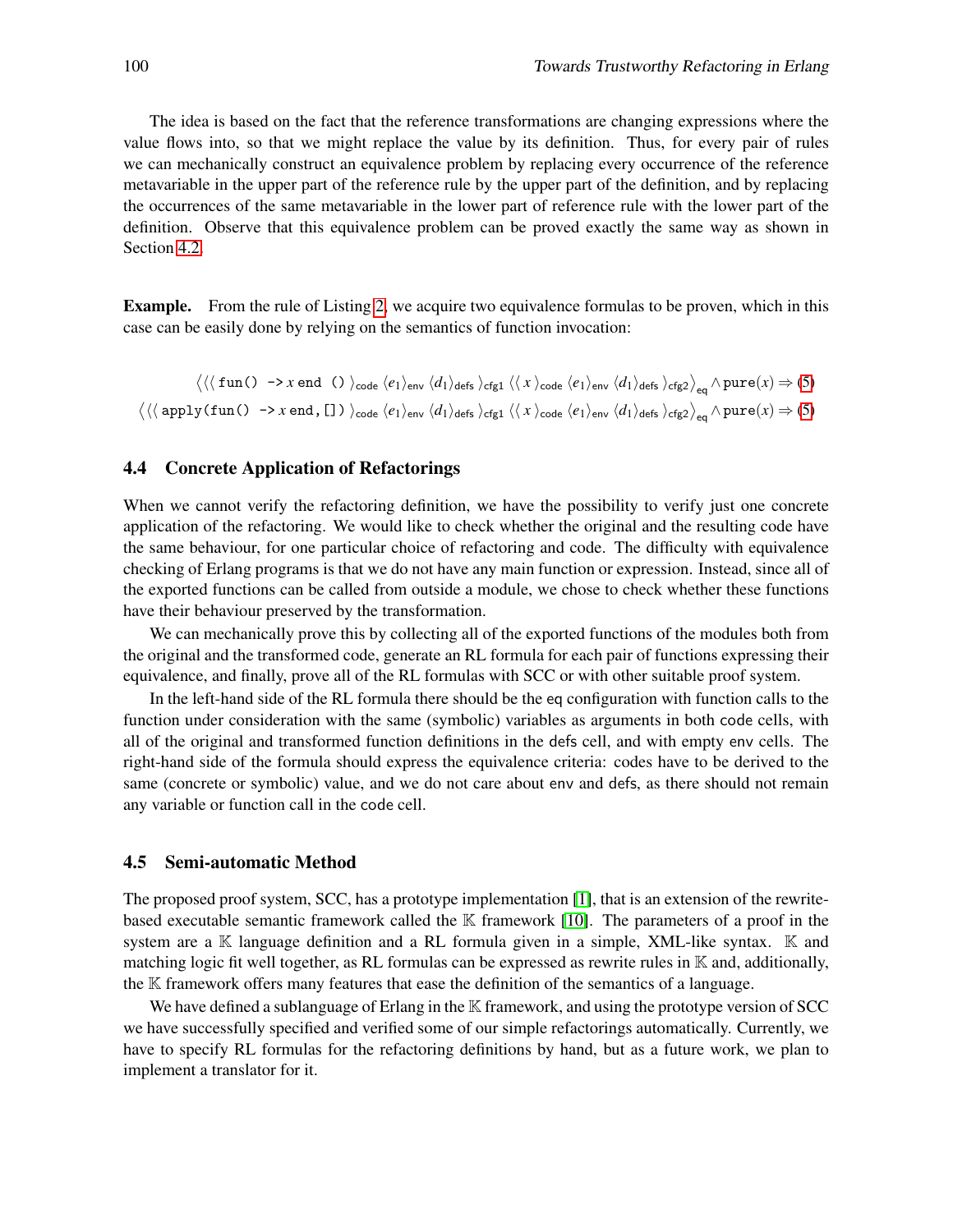## 5 Related Work

It is a widely applied technique to employ context-free conditional rewrite rules and functional strategies [\[5\]](#page-19-2) to implement program transformations. Bravenboer and Olmos show that by adding dynamically defined rewrite rules into the system [\[4\]](#page-19-4), context-dependent (even data flow driven) transformations [\[14\]](#page-20-10) are definable; however, these definitions are hardly verifiable.

<span id="page-19-0"></span>Effort has been put into formal specification, verification and implementation of refactorings. The fundamental work of Opdyke [\[15\]](#page-20-3) suggests refactorings be composed of basic steps called microrefactorings. For object-oriented languages, Schaefer [\[19\]](#page-20-11) introduced a system in which he reasoned about semi-formal definitions of a set of basic refactorings, but the proofs are mostly informal. Roberts [\[17\]](#page-20-12) applies a different definition style, with an emphasis on the side-conditions and proper composition of the base refactorings. However, neither provides formally verified or executable definitions.

Semantics-aware, verifiable transformations can be specified by graph rewriting [\[13\]](#page-20-13) as well, but the resulting graphical descriptions are relatively complex compared to concrete syntax patterns. Padioleau et al. [\[16\]](#page-20-14) propose a transformation language incorporating semantic conditions into the textual patterns; however, they use it for specifying patches rather than refactorings. Verbaere [\[23\]](#page-20-15) proposes a compact, representation-level formalism for executable definitions; it is language-independent, but does not give support for verifying the correctness of refactorings. For Erlang, our previous work [\[2\]](#page-19-5) drafts a refactoring language, solely focusing on simplicity and interpretability. Also for Erlang, Li [\[12\]](#page-20-16) defines an API for describing microrefactorings and a feature-rich language for composition, but formal verification is not addressed. There are some results [\[21\]](#page-20-17) in defining provably correct refactorings for simple languages, but for real-world cases, the question is still open. Our work aims to take a significant step further, and offers not only refactoring-specific proofs, but a generic verification technique for custom-defined transformations.

## 6 Discussion

In Section [3](#page-1-1) we have drawn the design goals of our refactoring definition approach: specifications should be *executable*, *verifiable*, *intuitive* and *applicable*. Let us discuss the limitations and future work related to each of these goals.

<span id="page-19-3"></span>*As for executability and verifiability.* The methods and examples presented in the paper have been successfully implemented in our prototype. As [\[8\]](#page-20-18) points out, refactoring consists of analysis plus transformation; we put the focus on transformation, whereas we made use of the analysis infrastructure present in RefactorErl. Consequently, even though we focussed on verifying the transformations, our transformations are only correct if the tree manipulation and static analysis framework (with the language meta-theory) is correct. In the future we anticipate broadening the scope of the work to include more constructs of Erlang, and to extend the verification capacity too.

<span id="page-19-5"></span><span id="page-19-4"></span><span id="page-19-2"></span><span id="page-19-1"></span>*As for applicability.* Our formalism is intentionally restrictive: by providing a less general toolset to the refactoring programmer, we can give guarantees in return. For instance, the language lacks unbounded recursion, but this way termination is not an issue. We have demonstrated the applicability of our approach by defining well-known refactoring transformations, but it is to be investigated whether all the meaningful Erlang refactorings can be phrased in the language or we have to get rid of some constraints and give more control to the refactoring programmer. In order to make it more accessible, we plan to integrate our solutions into Erlang IDEs and provide a convenient interface for defining, checking and executing user-defined refactoring transformations.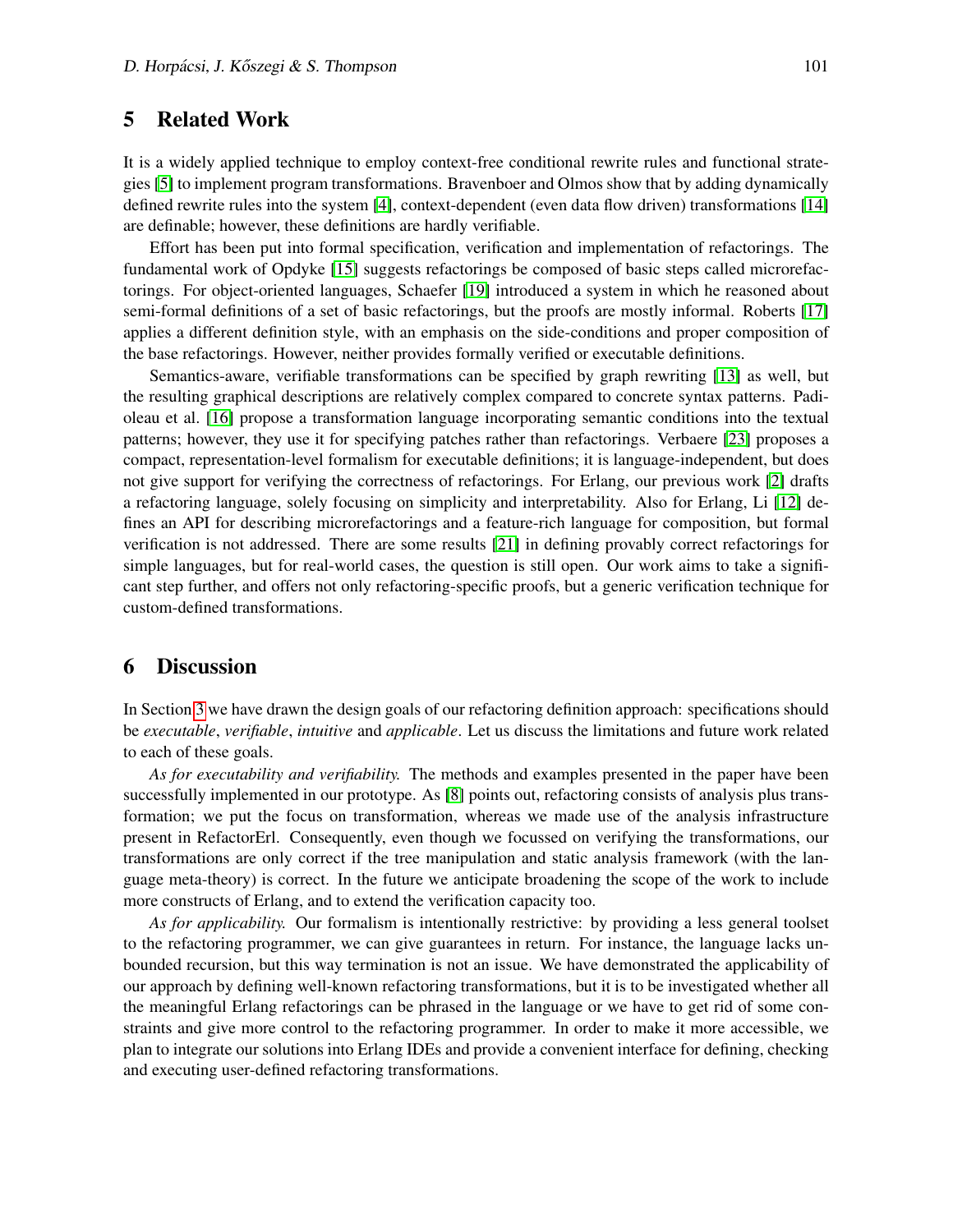<span id="page-20-18"></span><span id="page-20-6"></span><span id="page-20-1"></span><span id="page-20-0"></span>*As for intuitiveness.* Formalising simple rewritings with semantic conditions is straightforward in the language, but specifying extensive refactorings with schemes is not always that obvious. Another nontrivial step in defining verifiable refactorings is decomposition: in case of complex transformations, it might take considerable effort to find smaller refactoring steps that composed together define the very same transformation. We will investigate tool support for inferring schemes in extensive steps as well as for giving hints regarding decomposition.

## <span id="page-20-9"></span><span id="page-20-7"></span><span id="page-20-4"></span>7 Conclusions

<span id="page-20-16"></span>We have shown that it is possible to define a framework for describing refactorings for a particular programming language – Erlang – in such a way that the descriptions are high-level and readable, but at the same time they are executable. They are, moreover, amenable to verification using a rewriting logic framework, and in some cases verifications of refactorings, or of particular applications of them, are derivable automatically.

<span id="page-20-13"></span><span id="page-20-10"></span>Our approach is, at some points, language-specific: the semantic predicates and functions are in line with the concepts of Erlang, and also, the high-level refactoring skeletons would probably be different in other languages. Nevertheless, we believe that the main idea would be adaptable in refactoring tools for other functional languages, and that the lesson of specialising the formalism to work smoothly with a single language will be equally valid for other languages, functional or otherwise.

## <span id="page-20-14"></span><span id="page-20-3"></span>8 Acknowledgements

<span id="page-20-12"></span>We thank the anonymous reviewers for their valuable and constructive comments, which helped us to improve this paper considerably.

<span id="page-20-5"></span>We are grateful to Andrei Arusoaie and Dorel Lucanu for providing us with the pre-release copy of the SCC extension of  $K$  used to perform some of the verifications reported here.

<span id="page-20-11"></span>This work has received funding from the European Institute of Innovation and Technology (EIT). This European body receives support from the Horizon 2020 research and innovation programme.

<span id="page-20-8"></span>This work has been supported by the European Union Framework 7 under contract no. 288570. ParaPhrase: Parallel Patterns for Adaptive Heterogeneous Multicore Systems.

## <span id="page-20-17"></span>References

- <span id="page-20-2"></span>[1] Andrei Arusoaie, Dorel Lucanu & Vlad Rusu (2015): *A Generic Framework for Symbolic Execution: Theory and Applications*. Research Report RR-8189, Inria. Available at <https://hal.inria.fr/hal-00766220>.
- <span id="page-20-15"></span>[2] István Bozó, Viktória Fördős, Dániel Horpácsi, Zoltán Horváth, Tamás Kozsik, Judit Kőszegi & Melinda Tóth (2015): *TFP '14*, chapter Refactorings to Enable Parallelization, pp. 104–121. Springer International Publishing, Cham, doi[:10.1007/978-3-319-14675-1](http://dx.doi.org/10.1007/978-3-319-14675-1_7) 7.
- [3] I. Bozó, D. Horpácsi, Z. Horváth, R. Kitlei, J. Kőszegi, Tejfel. M. & M Tóth (2011): *RefactorErl Source Code Analysis and Refactoring in Erlang*. In: *Proceedings of SPLST'11*, Tallin, Estonia, pp. 138–148.
- [4] Martin Bravenboer, Arthur van Dam, Karina Olmos & Eelco Visser (2005): *Program Transformation with Scoped Dynamic Rewrite Rules*. *Fundam. Inf.* 69(1-2), pp. 123–178.
- [5] Martin Bravenboer, Karl Trygve Kalleberg, Rob Vermaas & Eelco Visser (2008): *Stratego/XT 0.17. A language and toolset for program transformation*. *Science of Computer Programming* 72(1–2), pp. 52 – 70, doi[:10.1016/j.scico.2007.11.003.](http://dx.doi.org/10.1016/j.scico.2007.11.003)